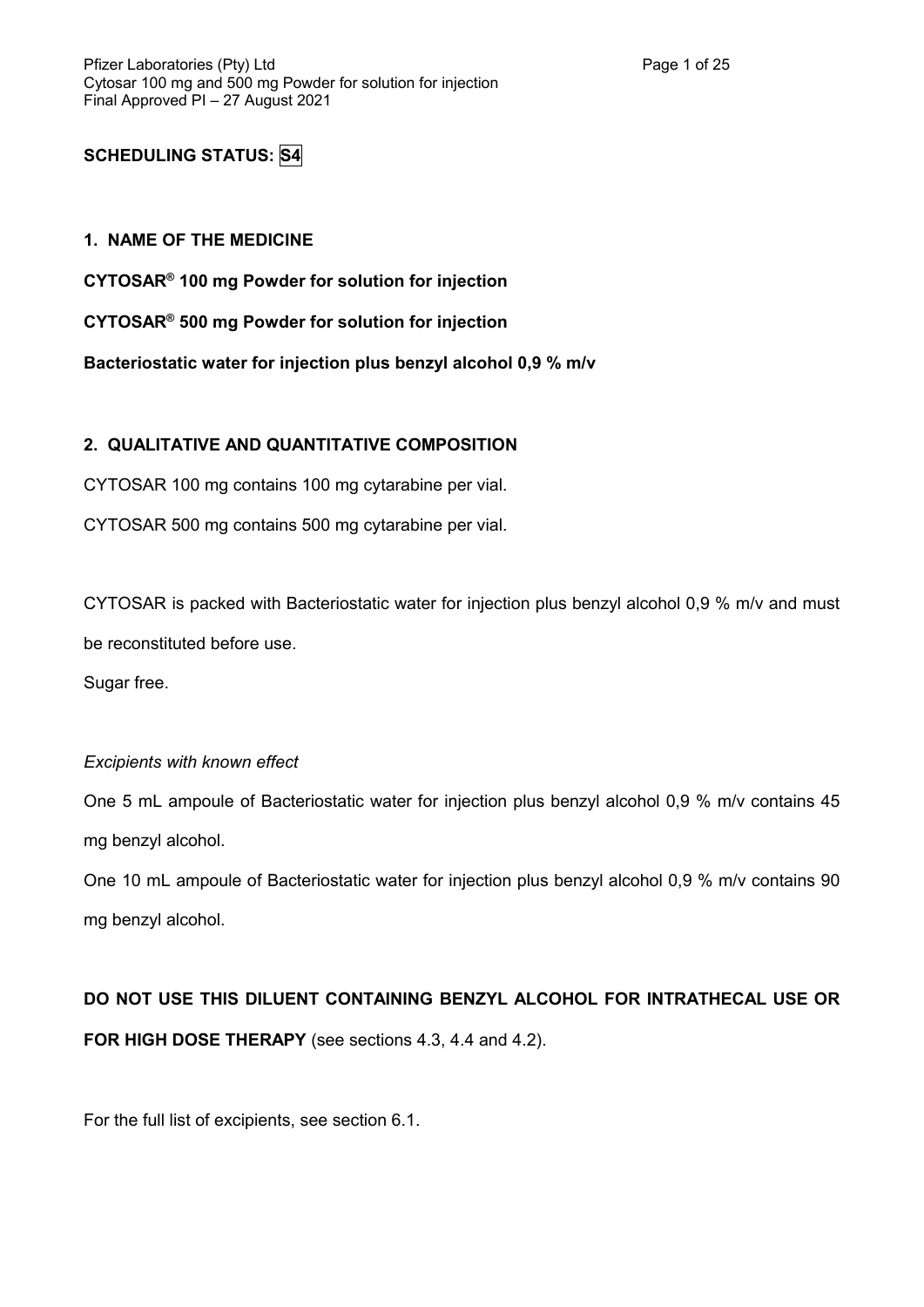### **3. PHARMACEUTICAL FORM**

Powder for solution for injection.

CYTOSAR is available as a freeze-dried preparation.

### **4. CLINICAL PARTICULARS**

### **4.1 Therapeutic indications**

CYTOSAR is indicated for induction and maintenance of remission in acute non-lymphocytic leukaemia of both adults and children. It is also indicated in the treatment of acute lymphocytic leukaemia (ALL) and chronic myelocytic leukaemia (CML) (blast phase).

CYTOSAR may be used alone or in combination with other antineoplastic medicines. It is more effective when used in combination therapy with other medicines.

Children with non-Hodgkin's lymphoma have benefited from a combination medication programme that included CYTOSAR.

CYTOSAR alone or in combination with other medicines is used intrathecally for prophylaxis or treatment of meningeal leukaemia.

CYTOSAR in high doses  $(2 - 3 g/m^2)$  may be effective in some cases of refractory leukaemia and relapsed acute leukaemia, although systemic toxicity, especially of the central nervous system, may be high.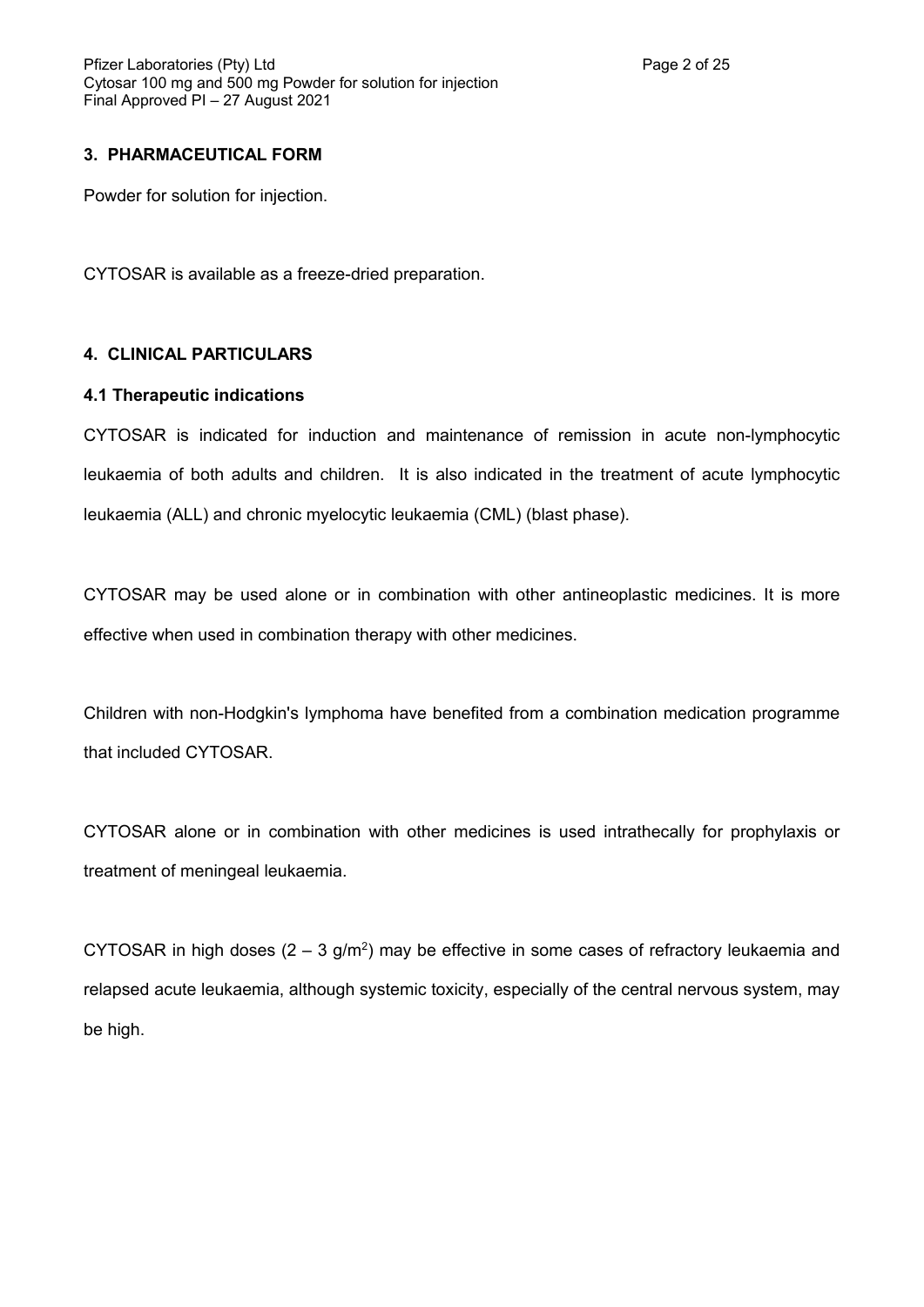### **4.2 Posology and method of administration**

CYTOSAR is not active orally. The schedule and method of administration varies with the programme of therapy to be used.

Thrombophlebitis has occurred at the site of injection or infusion and patients have noted pain and inflammation at subcutaneous injection sites.

Patients can sometimes tolerate higher total doses when they receive the medicine by rapid intravenous injection as compared to slow infusion, but no clear-cut clinical advantage has been demonstrated by either. Toxicity necessitating dose alteration almost always occurs.

In many chemotherapeutic programmes, CYTOSAR is used in combination with other cytotoxic medicines. The addition of these cytotoxic medicines has necessitated changes and dose alterations. The dosage schedules for combination therapy have been reported in the literature.

# **Posology**

### *Dosage schedules*

*Acute non-lymphocytic leukaemia – induction of remission in adults and children* 100 mg/m<sup>2</sup> day by continuous infusion (Days 1 – 7) or 100 mg/m<sup>2</sup> infusion every 12 hours (Days 1 – 7) or until bone hyperplasia occurs.

### *Acute non-lymphocytic leukaemia – maintenance*

### *Adults*

Maintenance programmes are modifications of induction programmes and in general, use similar schedules of medicine therapy as were used during induction. Most programmes have a greater time spacing between courses of therapy during remission maintenance.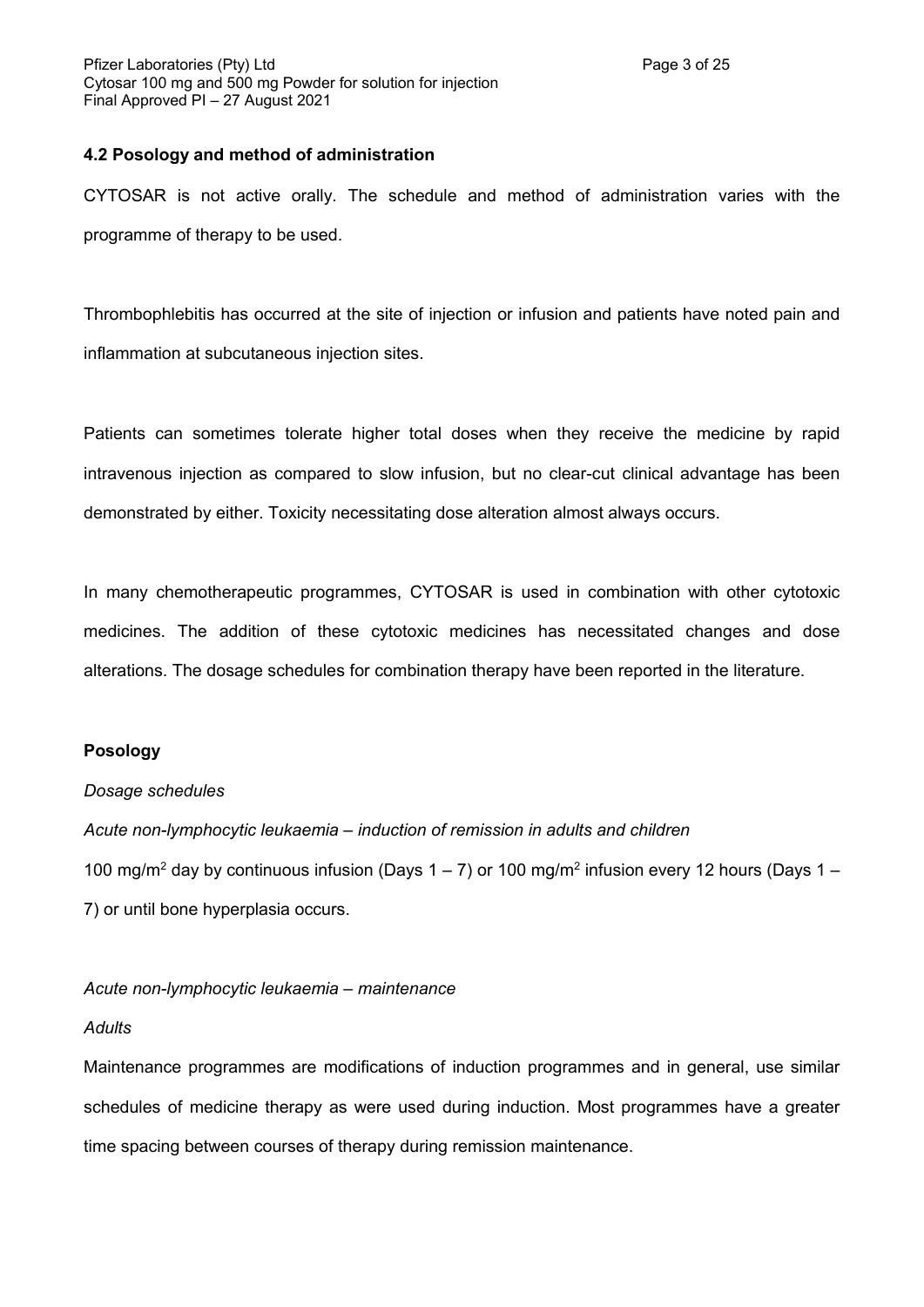### *Children*

Where the adult dosage is stated in terms of body mass or surface area, the children's dosage may be calculated on the same basis. When specified amounts of a medicine are indicated for the adult dosage, these should be adjusted for children on the basis of factors such as age, body mass or body surface area.

# *Acute lymphocytic leukaemia*

In general, dosage schedules are similar to those used in acute non-lymphocytic leukaemia with some modifications.

### *Meningeal leukaemia – intrathecal use*

The most frequently used dose was 30 mg/m<sup>2</sup> every 4 days until cerebrospinal fluid findings were normal, followed by one additional treatment.

Intrathecal CYTOSAR should not be used to treat focal leukaemic involvement of the central nervous system.

# *Combined chemotherapy or high dose therapy*

Before instituting a programme of combined chemotherapy or high dose therapy, the medical practitioner should be familiar with the literature, adverse reactions, precautions, contraindications and warnings applicable to all the medicines involved in the programme.

# *High-dose therapy*

 $2 - 3$  g/m<sup>2</sup> as an infusion over 1 – 3 hours given every 12 hours for 2 – 6 days with or without additional cancer chemotherapeutic medicines, has been shown to be effective in the treatment of poor-risk leukaemia, refractory leukaemia and relapsed acute leukaemia.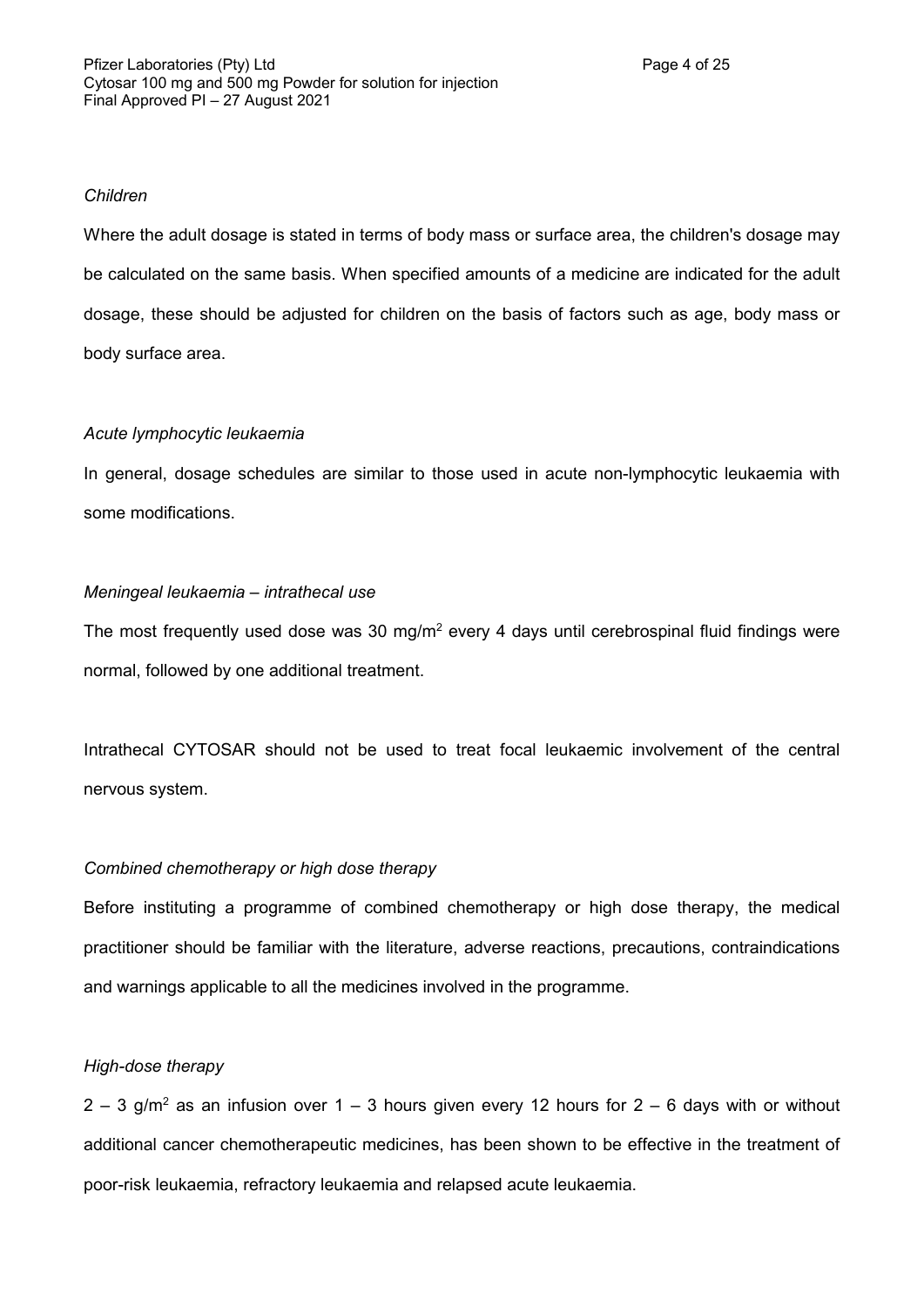# *Non-Hodgkin's lymphoma in children*

CYTOSAR has been used as part of a multi-medicine programme to treat non-Hodgkin's lymphoma in children.

# *Dosage modification*

The dosage of CYTOSAR must be modified or suspended when signs of serious haematologic depression appear. In general, consider discontinuing the medicine if the patient has less than 50 000 platelets or 1 000 polymorphonuclear granulocytes/mm<sup>3</sup> in the peripheral blood. These guidelines may be modified depending on signs of toxicity in other systems and on the rapidity of fall in formed blood elements. Re-start the medicine when there are signs of marrow recovery and the above platelet and granulocyte levels have been attained.

Withholding therapy until the patient's blood values are normal may result in escape of the patient's disease from control by the medicine.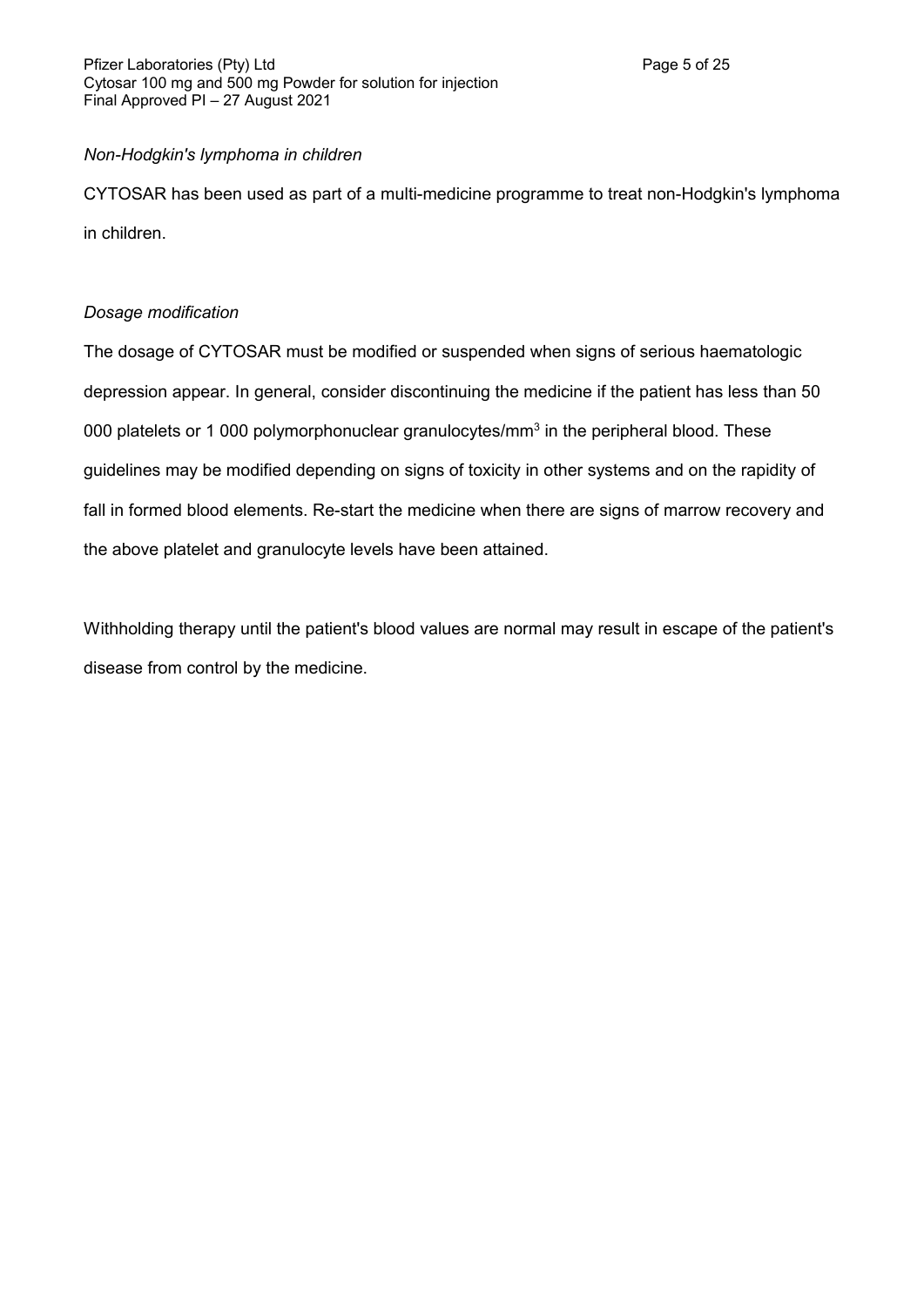# **Method of administration**

CYTOSAR may be given by intravenous infusion, injection, intrathecally or subcutaneously.

# **When preparing CYTOSAR for intrathecal use, do not use diluents containing benzyl alcohol**

(see section 4.4). Many medical practitioners reconstitute with preservative-free 0,9 % sodium chloride for injection and use immediately.

CYTOSAR given intrathecally may cause systemic toxicity and careful monitoring of the haemopoietic system is indicated. Modification of the anti-leukaemia therapy may be necessary (see section 4.4 and section 4.8). When CYTOSAR is administered both intrathecally and intravenously within a few days, there is an increased risk of spinal cord toxicity. If high dose therapy is used, do not use diluents containing benzyl alcohol (see section 6.6).

# **4.3 Contraindications**

- Hypersensitivity to cytarabine or any of the excipients of CYTOSAR listed in section 6.1.
- CYTOSAR is contraindicated in patients with depressed bone marrow i.e. in platelet counts under 50 000 or a polymorphonuclear granulocyte count under 1 000/mm<sup>3</sup>.
- Administration of live or live-attenuated vaccines (see section 4.4).
- Pregnancy and lactation (see section 4.6).
- Intrathecal use of the supplied diluent is contraindicated as it contains benzyl alcohol (see section 4.4).
- The supplied diluent should not be used in pre-term or full-term neonates because of the risk of severe toxicity including abnormal respiration (see section 4.4, Gasping syndrome).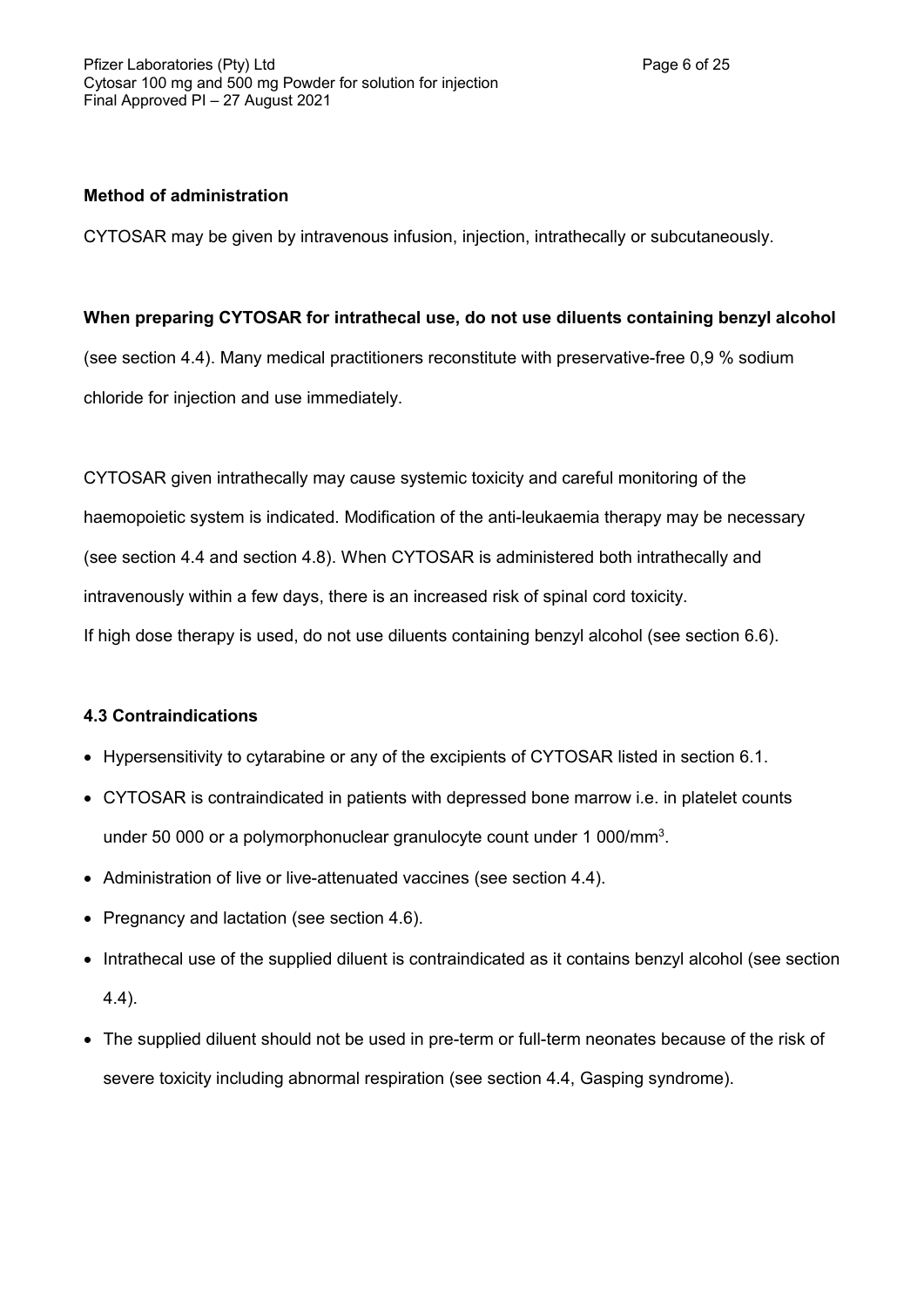# **4.4 Special warnings and precautions for use**

### *General*

Only medical practitioners experienced in cancer chemotherapy should use CYTOSAR. For induction therapy, patients should be treated in a facility with laboratory and supportive resources sufficient to monitor medicine tolerance and protect and maintain a patient compromised by toxicity of CYTOSAR. The main toxic effect of CYTOSAR is bone marrow suppression with leukopenia, thrombocytopenia and anaemia. Other manifestations include nausea, vomiting, diarrhoea and abdominal pain, oral ulceration and hepatic dysfunction.

Seizures and other manifestations of neurotoxicity may occur after intrathecal administration.

Before beginning treatment, the medical practitioner should be familiar with the following text.

### *Haematologic effects*

CYTOSAR is a potent bone marrow suppressant; the severity depends on the dose of the medicine and schedule of administration. Therapy should be started cautiously in patients with pre-existing medicine-induced bone marrow suppression. Patients receiving CYTOSAR must be under close medical supervision, and during induction therapy, should have leukocyte and platelet counts performed daily. Bone marrow examinations should be performed frequently after blasts have disappeared from the peripheral blood. Consider suspending or modifying therapy when medicineinduced marrow depression has resulted in a platelet count under 50 000 or a polymorphonuclear granulocyte count under 1 000/mm<sup>3</sup>. Counts of formed elements in the peripheral blood may continue to fall after CYTOSAR is stopped and reach lowest values after medicine-free intervals of 12 to 24 days. When indicated, restart therapy when definite signs of marrow recovery appear. Patients whose medicine is withheld until "normal" peripheral blood values are attained may escape from control. Facilities should be available for management of complications, possibly fatal, of bone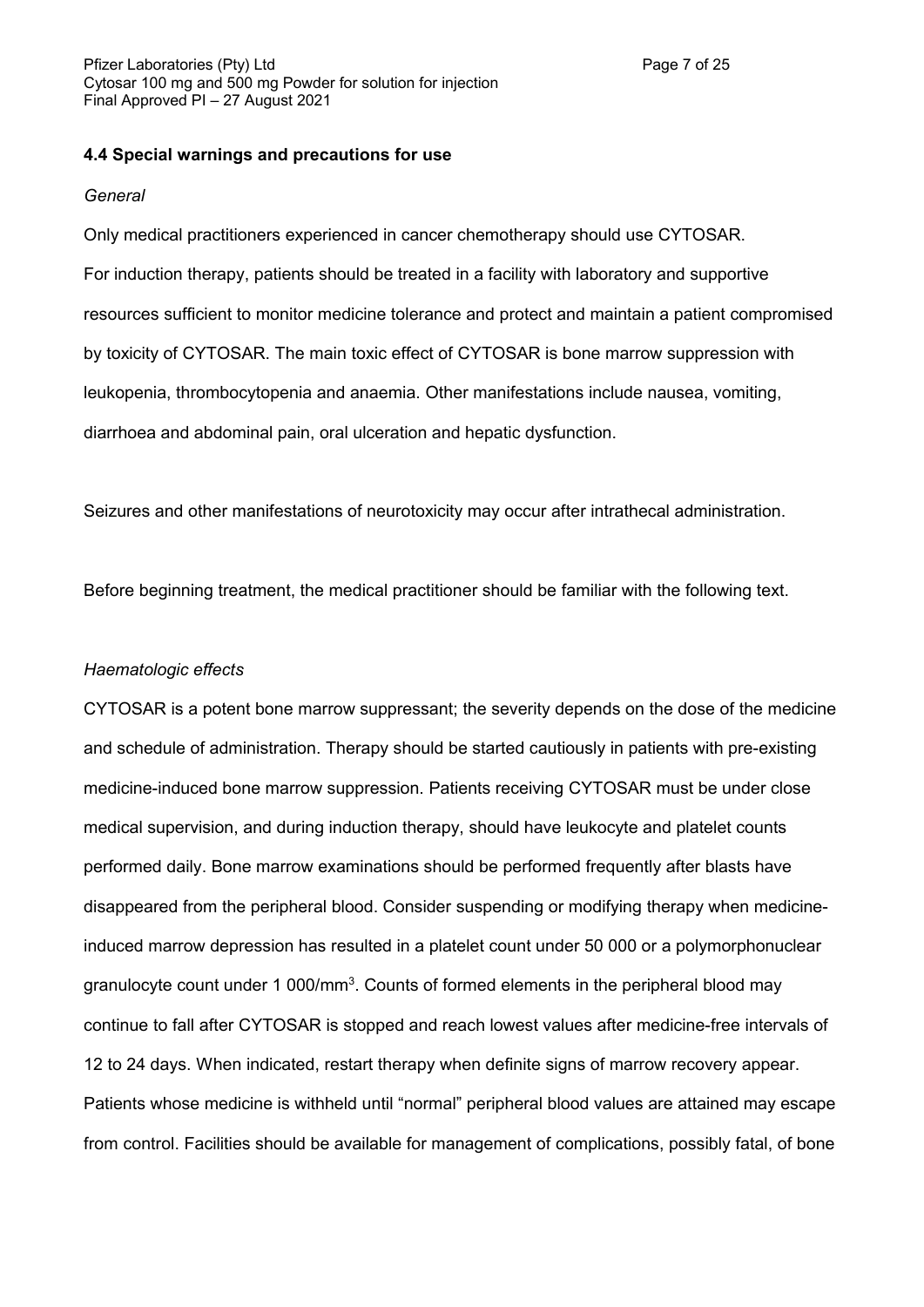marrow suppression (infection resulting from granulocytopenia and other impaired body defences and haemorrhage secondary to thrombocytopenia).

Anaphylactic reactions have occurred with CYTOSAR treatment. Anaphylaxis that resulted in acute cardiopulmonary arrest and required resuscitation has been reported. This occurred immediately after the intravenous administration of CYTOSAR.

#### *Dose schedules*

Severe and fatal cardiomyopathy, CNS, GI and pulmonary toxicity have been reported following CYTOSAR therapy, more so with high dose  $(2 - 3)$  g/m<sup>2</sup>) schedules of CYTOSAR.

Other reactions include cerebral and cerebellar dysfunction (which may be irreversible), including personality changes, somnolence, convulsion and coma, severe gastrointestinal ulceration, including pneumatosis cystoides intestinalis, leading to peritonitis, sepsis and liver abscess, pulmonary oedema, liver damage with increased hyperbilirubinaemia, bowel necrosis, and necrotising colitis.

Severe and fatal pulmonary toxicity, adult respiratory distress syndrome and pulmonary oedema have occurred, more so following high dose schedules with CYTOSAR therapy.

A syndrome of sudden respiratory distress, rapidly progressing to pulmonary oedema and radiographically pronounced cardiomegaly has been reported following therapy with CYTOSAR, especially at high doses used for the treatment of relapsed leukaemia.

Cases of cardiomyopathy with subsequent death have been reported following CYTOSAR and cyclophosphamide therapy when used for stem cell transplant preparation. This may be schedule and dose dependent.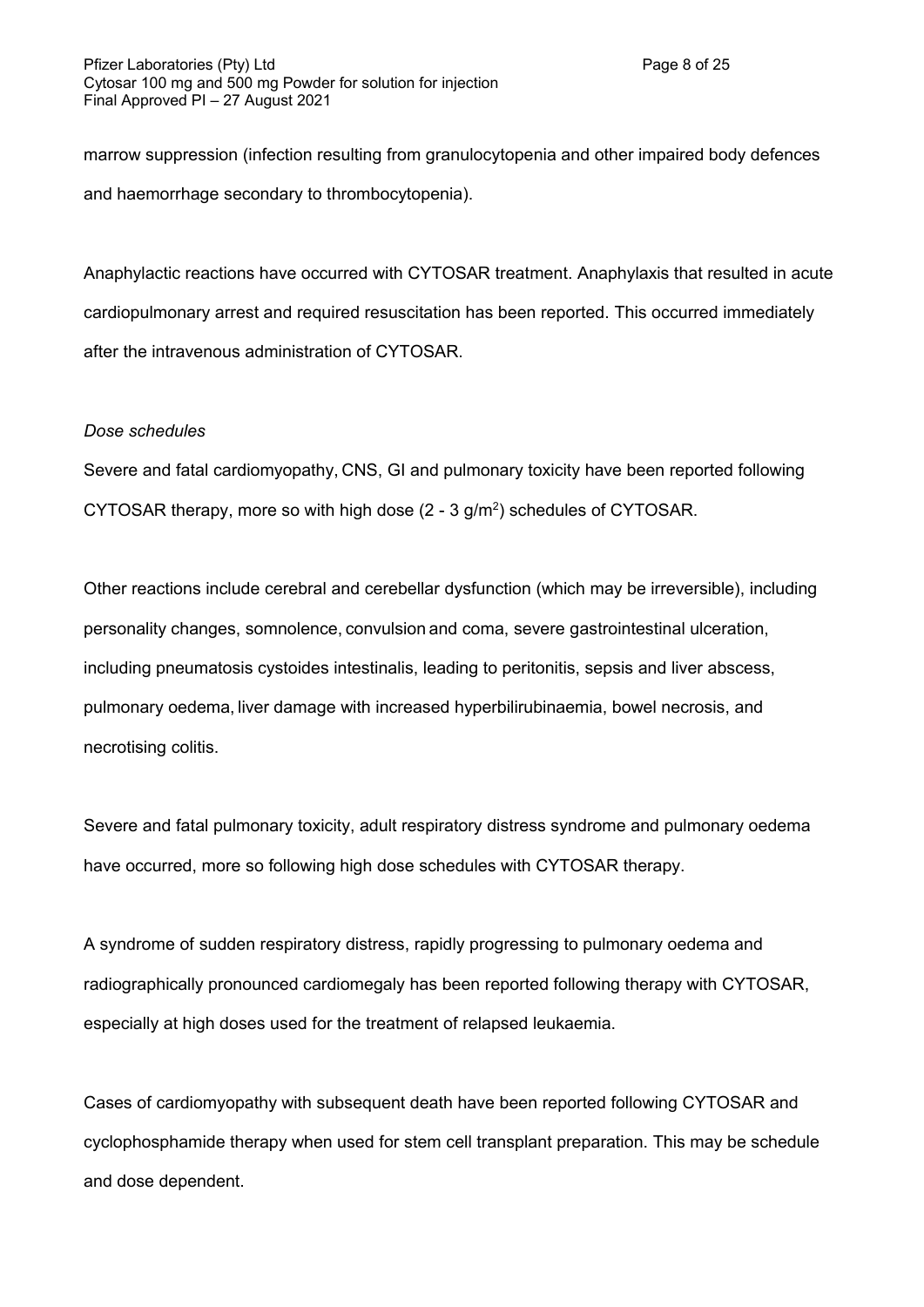Ophthalmological toxicity including corneal toxicity and haemorrhagic conjunctivitis, which may be diminished by prophylaxis with a local corticosteroid eye drop.

Peripheral motor and sensory neuropathies after consolidation with CYTOSAR, daunorubicin, and asparaginase have occurred in adult patients with acute non-lymphocytic leukaemia (ANLL). Patients treated with CYTOSAR should be observed for neuropathy since dose schedule alterations may be needed to avoid irreversible neurological disorders.

Severe skin rash, leading to desquamation has been reported. Complete alopecia is very commonly seen with high dose CYTOSAR therapy.

When large intravenous doses are given quickly, patients are frequently nauseated and may vomit for several hours post-injection. This problem tends to be less severe when the medicine is infused.

Anti-emetic therapy should be given to reduce, and if possible, prevent nausea and vomiting, since once experienced, it may become a conditioned response, and may not respond to anti-emetics.

### *Conventional dose schedules*

Abdominal tenderness (peritonitis) and guaiac positive colitis, with concurrent neutropenia and thrombocytopenia, have been reported in patients treated with conventional doses of CYTOSAR in combination with other medicines. Patients have responded to nonoperative medical management. Delayed progressive ascending paralysis resulting in death has been reported in children with acute myelocytic leukaemia (AML) following intrathecal and intravenous CYTOSAR at conventional doses in combination with other medicines.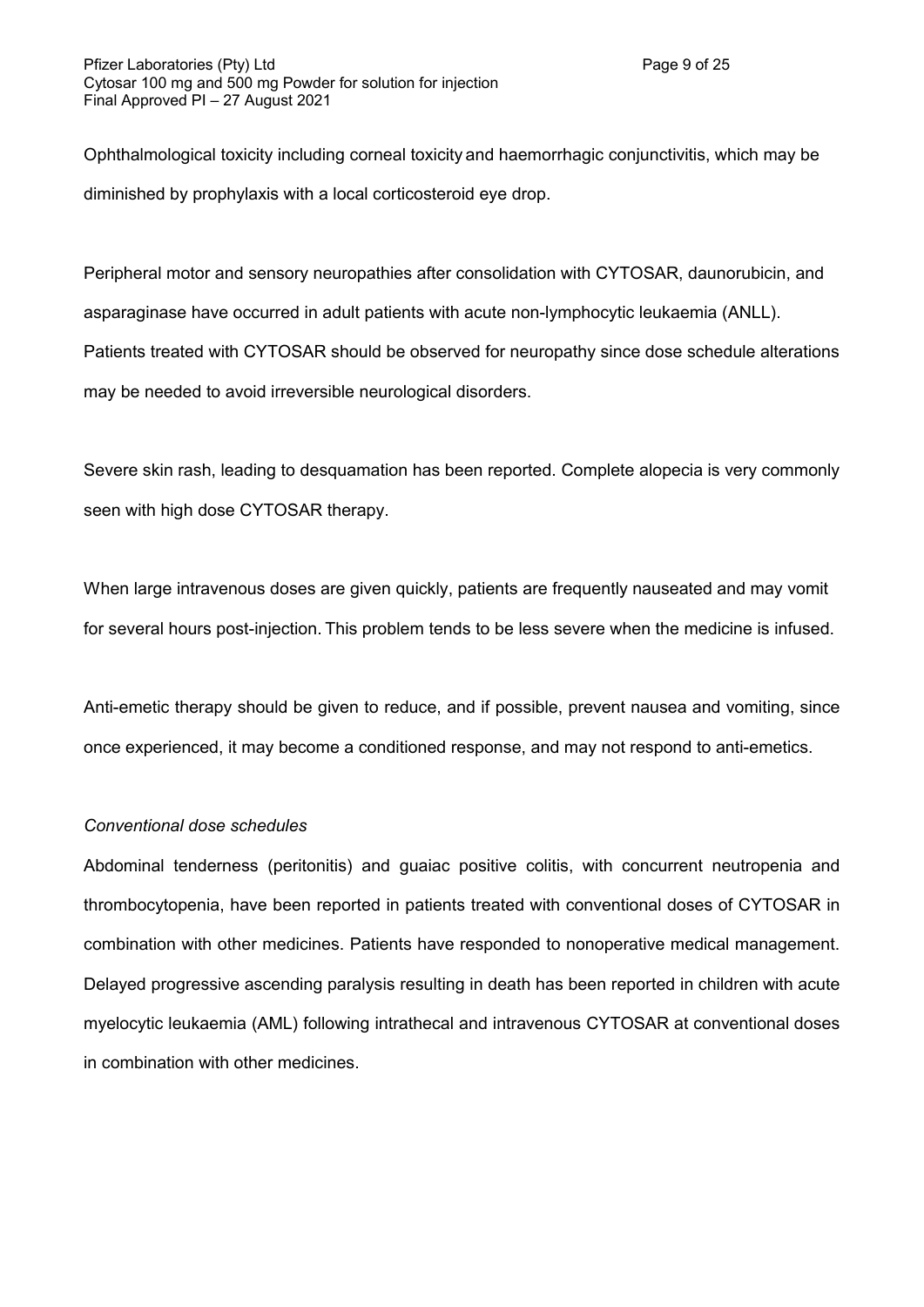### *Hepatic and/or renal function*

The human liver apparently detoxifies a substantial fraction of an administered dose of CYTOSAR. In particular, patients with renal or hepatic function impairment may have a higher likelihood of CNS toxicity after high dose treatment with CYTOSAR. Use CYTOSAR with caution and possibly at reduced doses in patients whose liver or kidney function is poor.

Periodic checks of bone marrow, liver and kidney functions should also be performed in patients receiving CYTOSAR.

### *Neurological*

Cases of severe neurological adverse reactions that ranged from headache to paralysis, cerebellar syndrome, coma and stroke-like episodes have been reported mostly in juveniles and adolescents given intravenous CYTOSAR.

### *Tumour lysis syndrome*

CYTOSAR may induce hyperuricaemia secondary to rapid lysis of neoplastic cells. The medical practitioner should monitor the patient's blood uric acid level and be prepared to use such supportive and pharmacologic measures as might be necessary to control this problem.

### *Pancreatitis*

Acute pancreatitis has been reported to occur in patients being treated with CYTOSAR.

# *Immunosuppressant effects/increased susceptibility to infections*

Administration of live or live-attenuated vaccines in patients immunocompromised by chemotherapeutic medicines including CYTOSAR may result in serious or fatal infections. Vaccination with a live vaccine should be avoided in patients receiving CYTOSAR (see section 4.3).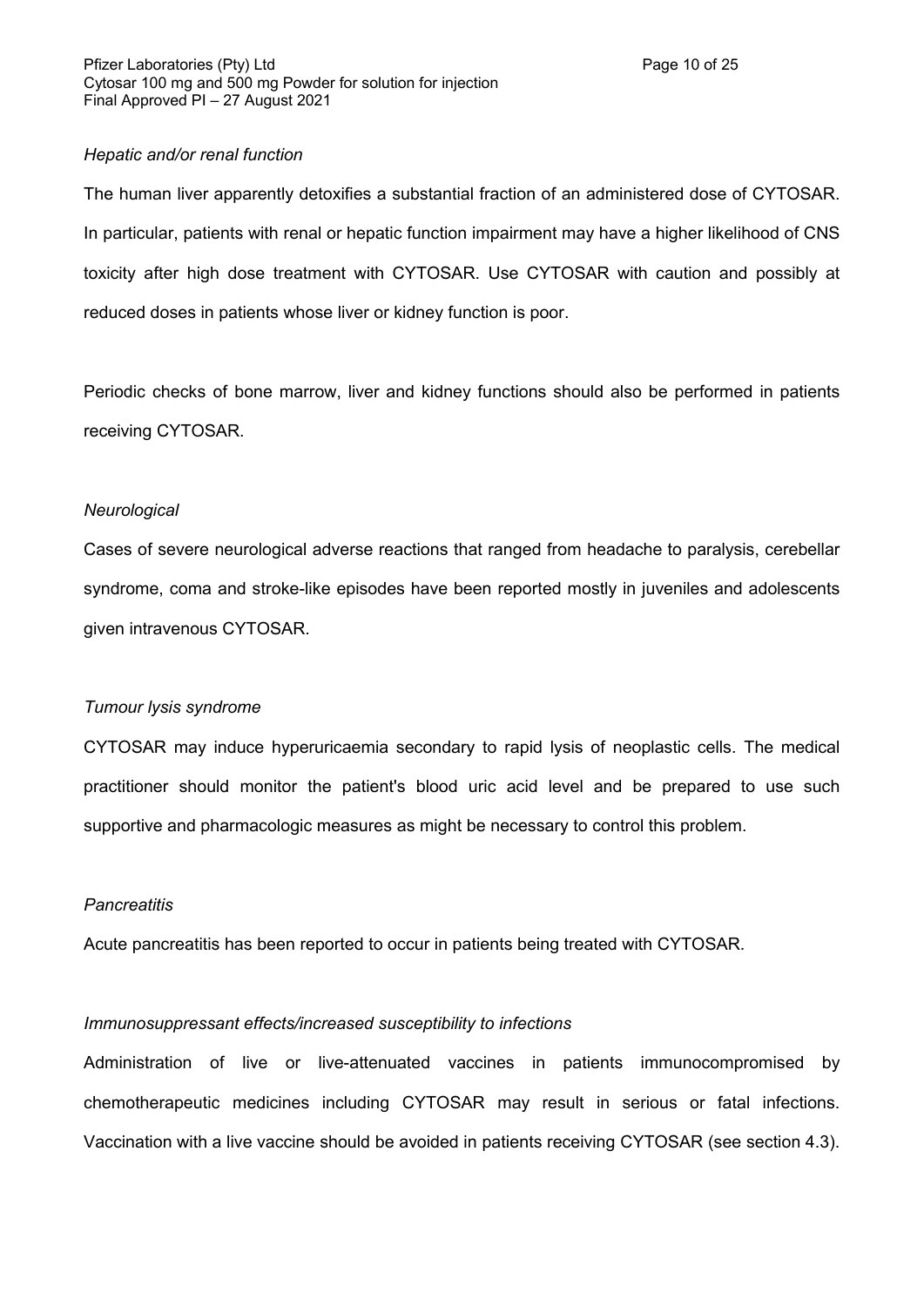Killed or inactivated vaccines may be administered; however, the response to such vaccines may be diminished.

#### *Gasping syndrome*

CYTOSAR does not contain benzyl alcohol as an excipient; however, benzyl alcohol is contained in the diluent co-packaged with the freeze-dried powder for injection. The preservative benzyl alcohol has been associated with serious adverse events, including the "gasping syndrome", and death in paediatric patients. Although normal therapeutic doses of CYTOSAR ordinarily deliver low amounts of benzyl alcohol, the minimum amount of benzyl alcohol at which toxicity may occur is not known. The risk of benzyl alcohol toxicity depends on the quantity administered and the liver and kidneys' capacity to detoxify the chemical. Premature and low-birth weight infants may be more likely to develop toxicity (see section 4.6).

#### **If CYTOSAR is used in high dose or as intrathecal therapy, do not use a diluent containing**

**benzyl alcohol.** The preservative-free 0,9 % sodium chloride can be used for reconstitution (see section 4.2).

### **4.5 Interaction with other medicines and other forms of interaction**

#### *Digoxin*

Decreases in steady-state plasma digoxin concentrations and renal digoxin excretion was observed in patients receiving digoxin and chemotherapy regimens containing cyclophosphamide, vincristine and prednisone with or without CYTOSAR or procarbazine. Therefore, monitoring of plasma digoxin levels is indicated in patients receiving similar combination chemotherapy regimens.

### *Gentamicin and amikacin*

An *in-vitro* interaction study between gentamicin and CYTOSAR showed a CYTOSAR related antagonism for the susceptibility of *K. pneumoniae* and *Pseudomonas aeruginosa* strains. This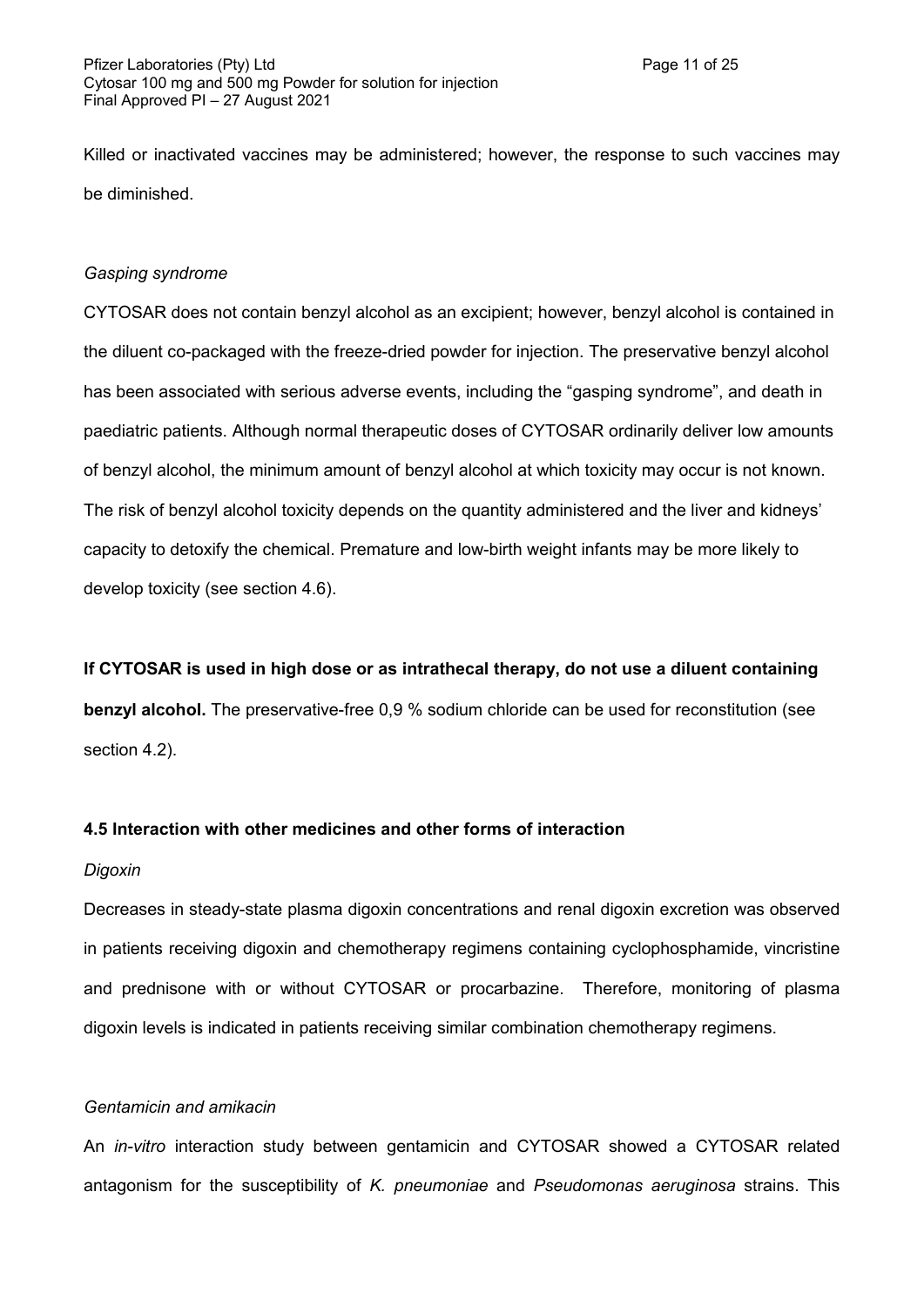study suggests that in patients on CYTOSAR being treated with gentamicin for a *K. pneumoniae* infection, the lack of a prompt therapeutic response may indicate the need for re-evaluation of antibacterial therapy.

#### *Fluorocytosine*

Clinical evidence showed possible inhibition of fluorocytosine efficacy therapy with CYTOSAR. This may be due to potential competitive inhibition of its uptake.

### *Methotrexate*

Intravenous CYTOSAR given concomitantly with intrathecal methotrexate increases the risk of severe neurological adverse reactions such as headache, paralysis, coma and stroke-like episodes (see section 4.4).

### *Combination therapy:*

Hepatic dysfunction was associated with the combined use of CYTOSAR and daunorubicin.

Veno-occlusive disease was associated with combined thioguanine and CYTOSAR therapy.

Allopurinol, colchicine, probenecid or sulfinpyrazone may interact with CYSTOSAR.

Combinations containing any of the following medicines may also interact with CYTOSAR: Blood dyscrasia-causing medicines (increase in leukopenia and/or thrombocytopenic effects), bone marrow depressants or radiotherapy (additive bone marrow depression), cyclophosphamide (increased cardiomyopathy), killed vaccines (decreased response), live vaccines (replication of virus may be potentiated, increased side effects and decreased antibody response).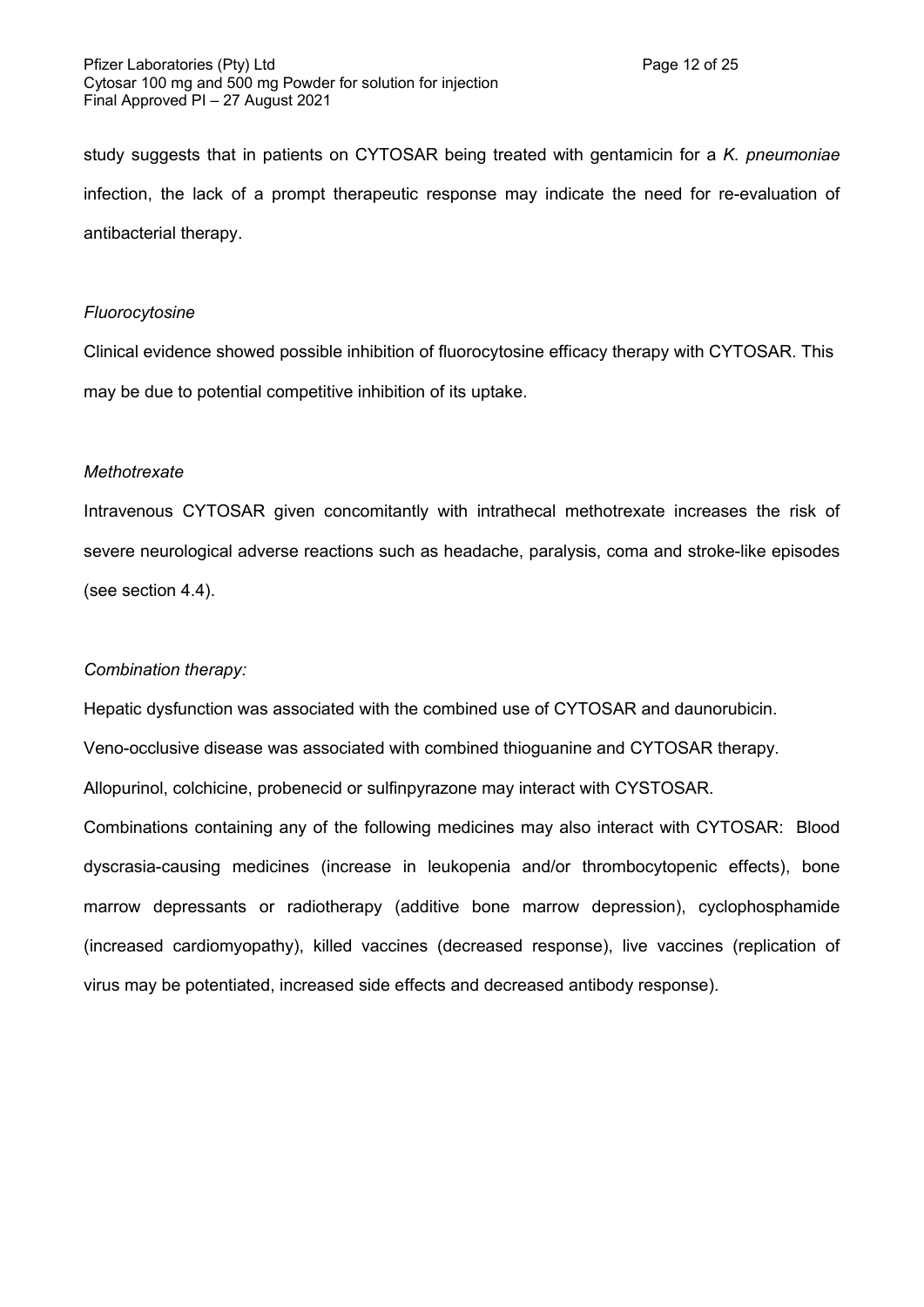# **4.6 Fertility, pregnancy and lactation**

CYTOSAR is contraindicated during pregnancy and lactation (see section 4.3).

# **Women of childbearing potential / Contraception in males and females**

Women of childbearing potential should be advised to avoid becoming pregnant and to use highly effective contraceptive methods while receiving CYTOSAR. If a woman's male partner is receiving CYTOSAR, the woman should use highly effective contraceptive methods as well. It is generally advised to continue using contraception up to 6 months following the last administered dose of CYTOSAR.

# **Pregnancy**

CYTOSAR is known to be teratogenic in some animals.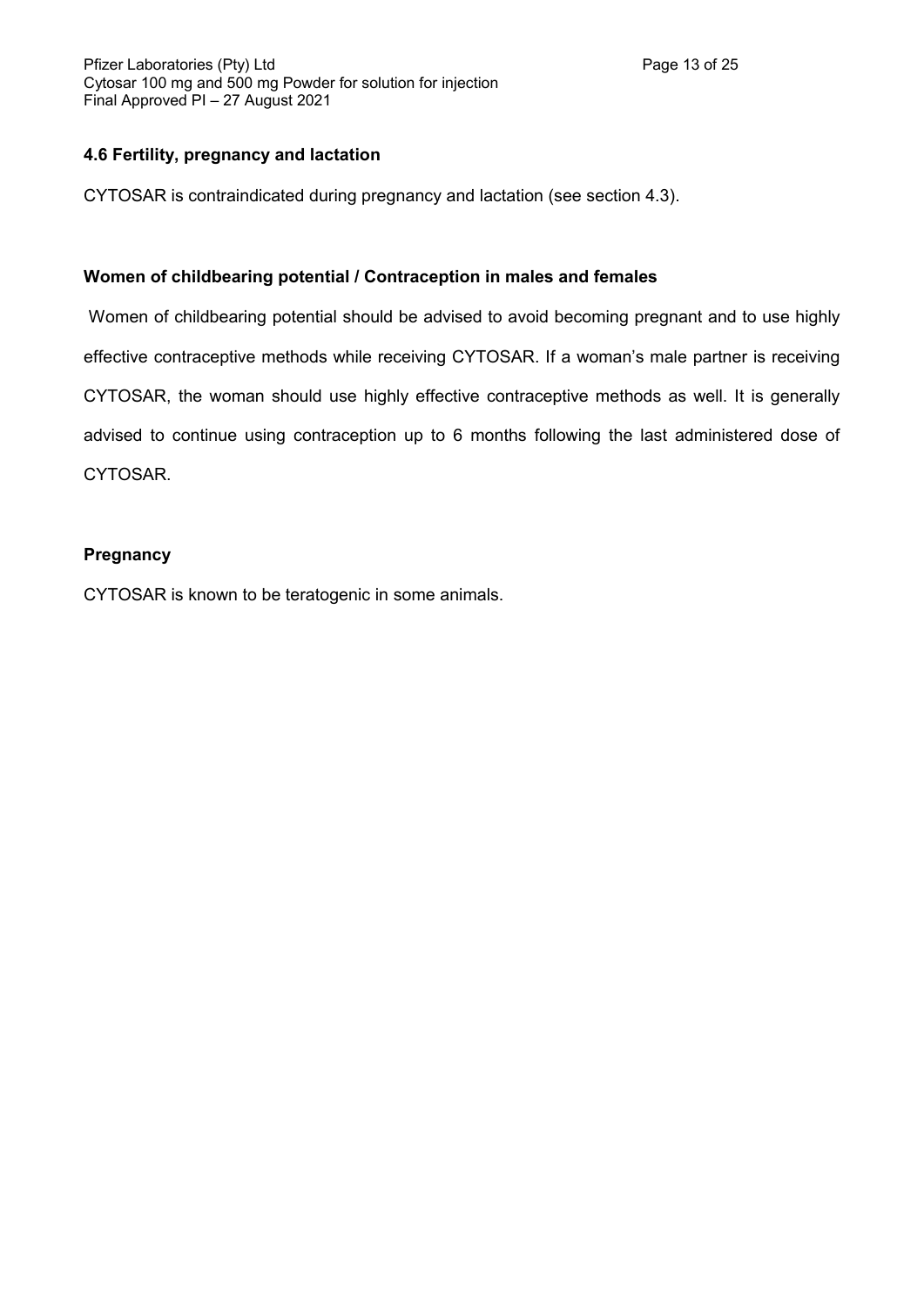In human pregnancies, congenital abnormalities have been reported, more so when the foetus has been exposed to systemic therapy with CYTOSAR during the first trimester. The risks in the second and third trimester are still present. These include upper and lower distal limb defects, and extremity and ear deformities. Enlarged spleens and Trisomy C chromosome abnormalities have been reported.

Reports of pancytopenia, leukopenia, anaemia, thrombocytopenia, electrolyte abnormalities, transient eosinophilia, increased lgM levels and hyperpyrexia, sepsis and death have occurred during the neonatal period to infants exposed to CYTOSAR *in utero*. Some of these infants were also premature.

Any infant born to a mother exposed to CYTOSAR must be followed up for normal development. Benzyl alcohol which is contained in the diluent can cross the placenta (see section 4.4).

# **Breastfeeding**

Mothers receiving CYTOSAR must not breastfeed their infants.

### **4.7 Effects on ability to drive and use machines**

Serious central nervous system and eye side effects may occur that make driving or using machinery dangerous. Patients and their caregivers must be informed of these dangers.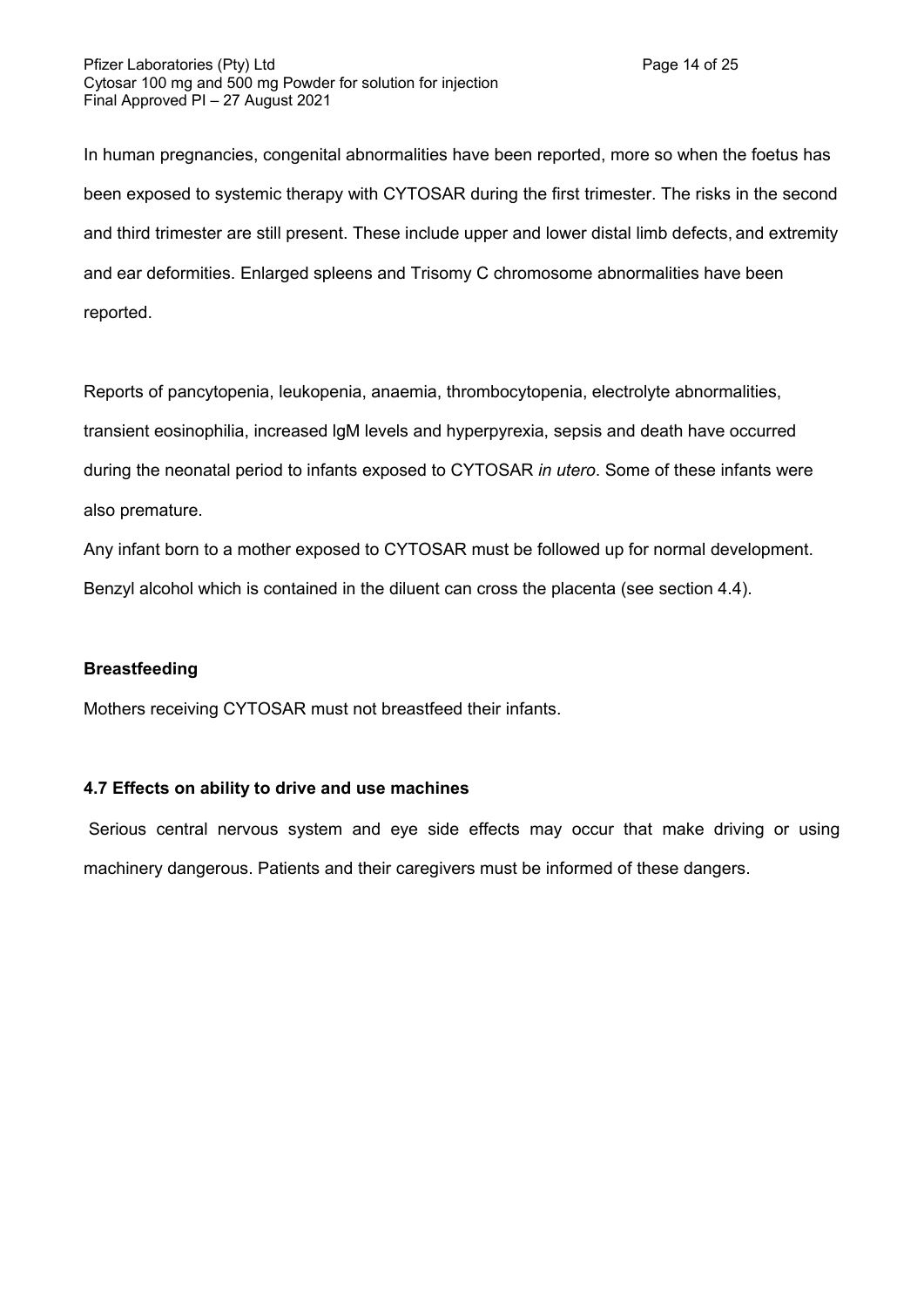#### **4.8 Undesirable effects**

#### *Blood and lymphatic system disorders*

As CYTOSAR is a bone marrow suppressant, anaemia, leukopenia, thrombocytopenia, megaloblastosis and reduced reticulocytes can be expected as a result of its administration. The severity of these reactions is dose and schedule dependent. Cellular changes in the morphology of bone marrow and peripheral smears can be expected.

Following 5-day constant infusions or acute injections of 50 mg/m<sup>2</sup> to 600 mg/m<sup>2</sup>, white cell depression follows a biphasic course. Regardless of initial count, dosage level, or schedule, there is an initial fall starting the first 24 hours with a nadir at days  $7 - 9$ . This is followed by a brief rise which peaks around the twelfth day. A second and deeper fall reaches nadir at days 15 – 24. Then there usually is a rapid rise to above baseline in the next 10 days. Platelet depression is noticeable at 5 days with a peak depression occurring between days 12 – 15. Thereupon, a rapid rise to above baseline usually occurs in the next 10 days.

#### *Infections and infestations*

Viral, bacterial, fungal, parasitic, or saprophytic infections, in any location of the body, may be associated with the use of CYTOSAR alone or in combination with other immunosuppressive medicines following immunosuppressant doses that affect cellular or humoral immunity. These infections may be mild, moderate or severe and fatal.

#### *Musculoskeletal and connective tissue disorders*

#### *The Cytarabine Syndrome*:

A cytarabine syndrome is characterised by fever, myalgia, bone pain, occasionally chest pain, maculopapular rash, conjunctivitis and malaise. It usually occurs within  $6 - 12$  hours following administration of the medicine. Corticosteroids have been shown to be beneficial in treating or preventing this syndrome. If the symptoms of the syndrome are deemed treatable, corticosteroids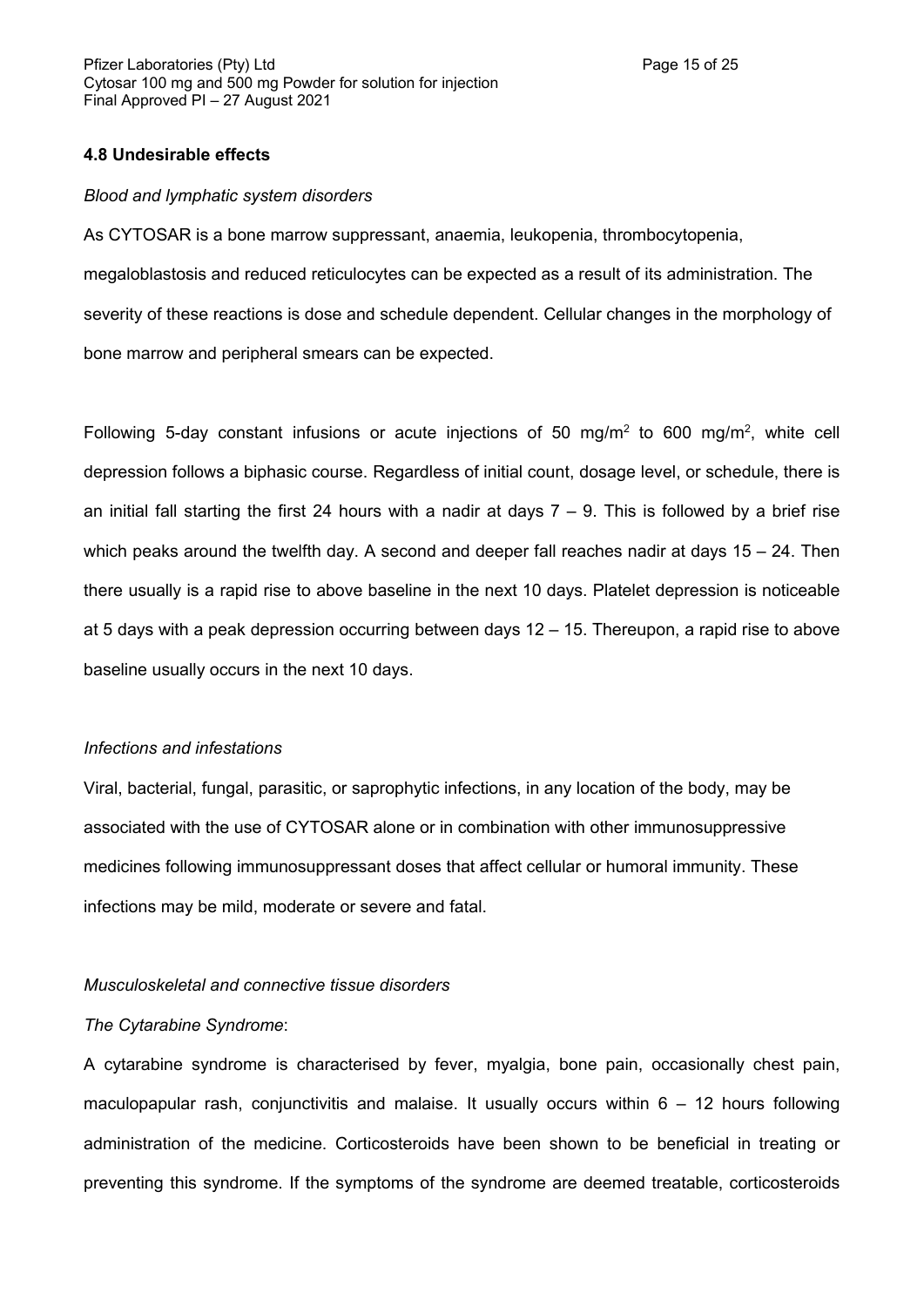should be contemplated and the need for continuation of therapy with CYTOSAR should be considered.

# *Tabulated summary of adverse reactions*

The following side effects have been reported. Frequencies are defined as: Very common  $( \geq 1/10);$ 

common ( $\geq$  1/100 to < 1/10); uncommon ( $\geq$  1/1 000 to < 1/100); rare ( $\geq$  1/10 000 to < 1/1 000); very

rare (< 1/10 000); and frequency not known (post-marketing reports).

# **Table 1: Adverse events associated with conventional and high dose therapy**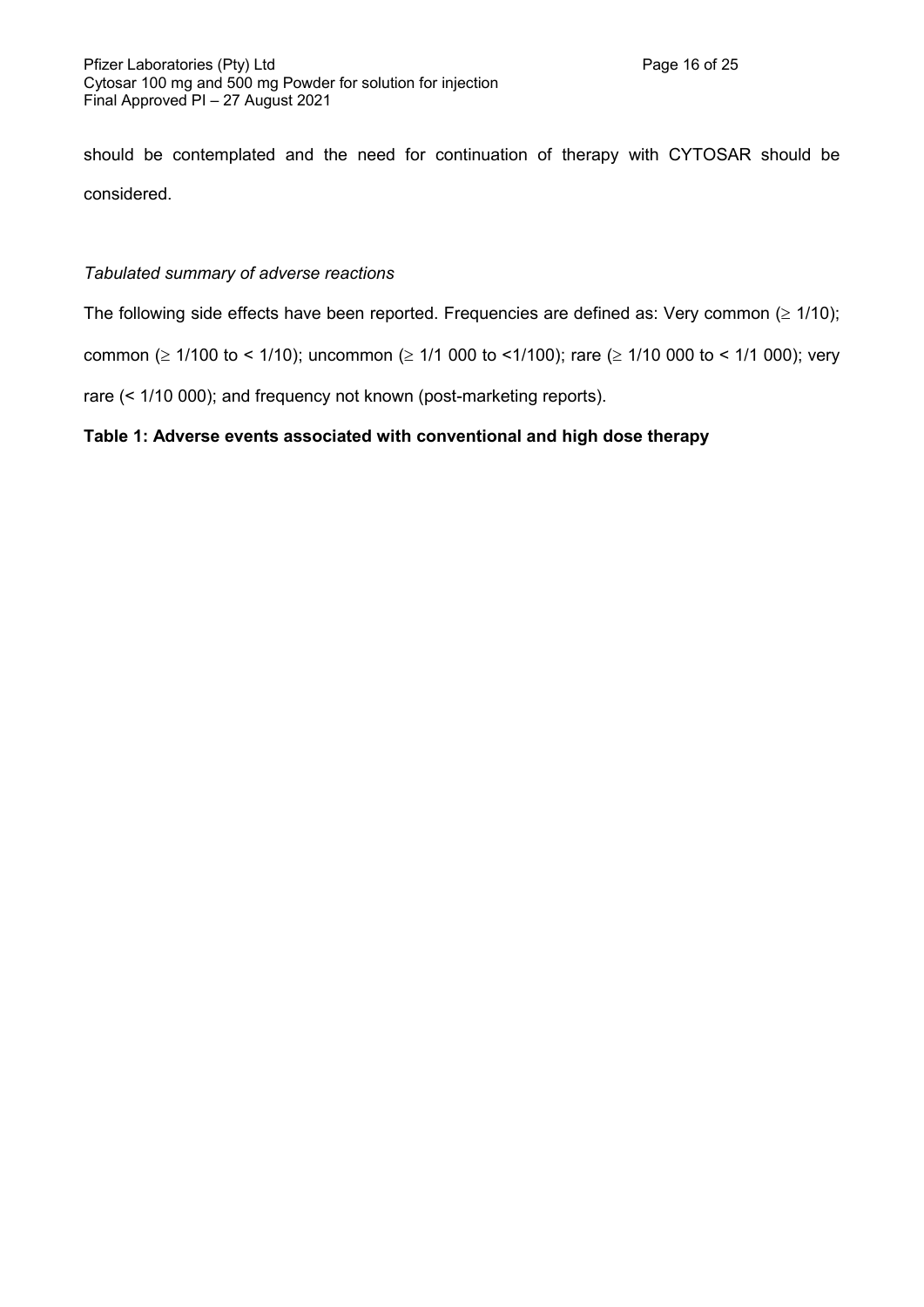| <b>MedDRA</b> system       | <b>Frequency</b> | Side effect                                          |
|----------------------------|------------------|------------------------------------------------------|
| organ class                |                  |                                                      |
| Infections and             | Very common      | Sepsis, pneumonia, infection <sup>a</sup>            |
| infestations               | Not known        | Injection site cellulitis                            |
| <b>Blood and lymphatic</b> | Very common      | Bone marrow failure, thrombocytopenia, anaemia,      |
| system disorders           |                  | megaloblastic anaemia, leukopenia, decreased         |
|                            |                  | reticulocyte count                                   |
| Immune system              | Not known        | Anaphylactic reaction, allergic oedema               |
| disorders                  |                  |                                                      |
| Metabolism and             | Not known        | Decreased appetite                                   |
| nutrition disorders        |                  |                                                      |
| Nervous system             | Not known        | Neurotoxicity, neuritis, dizziness, headache         |
| disorders                  |                  |                                                      |
| Eye disorders              | Not known        | Conjunctivitis <sup>b</sup>                          |
| Cardiac disorders          | Not known        | Pericarditis, sinus bradycardia                      |
| Vascular disorders         | Not known        | Thrombophebitis                                      |
| Respiratory, thoracic      | Not known        | Dyspnoea, oropharyngeal pain, interstitial lung      |
| and mediastinal            |                  | oedema, acute respiratory distress syndrome (ARDS)   |
| disorders                  |                  |                                                      |
| Gastrointestinal           | Very common      | Stomatitis, mouth ulceration, anal ulcer, anal       |
| disorders                  |                  | inflammation, diarrhoea, vomiting, nausea, abdominal |
|                            |                  | pain                                                 |
|                            | Not known        | Pancreatitis, oesophageal ulcer, oesophagitis        |
| Hepatobiliary              | Very common      | Abnormal hepatic function                            |
| disorders                  | Not known        | Jaundice                                             |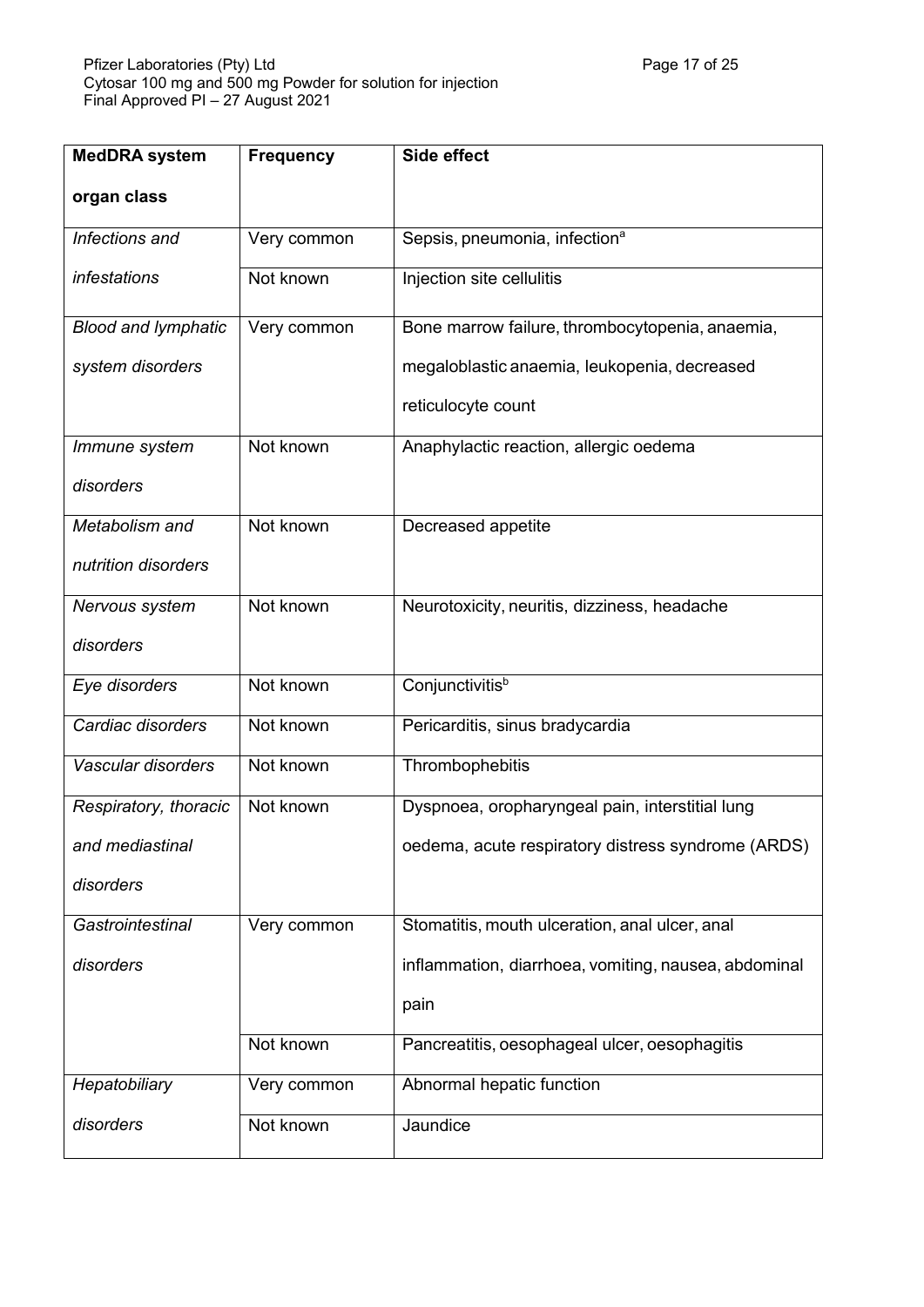| Skin and                                                                    | Very common | Alopecia, rash                                    |  |  |
|-----------------------------------------------------------------------------|-------------|---------------------------------------------------|--|--|
| subcutaneous tissue                                                         | Common      | Skin ulcer                                        |  |  |
| disorders                                                                   | Not known   | Palmar-plantar erythrodysaesthesia syndrome,      |  |  |
|                                                                             |             | urticaria, pruritus, ephelides                    |  |  |
| Musculoskeletal,                                                            | Very common | Cytarabine Syndrome (see above)                   |  |  |
| connective tissue                                                           |             |                                                   |  |  |
| and bone disorders                                                          |             |                                                   |  |  |
| Renal and urinary                                                           | Not known   | Renal impairment, urinary retention               |  |  |
| disorders                                                                   |             |                                                   |  |  |
| General disorders                                                           | Very common | Pyrexia                                           |  |  |
| and administration                                                          | Not known   | Chest pain, injection site reaction <sup>c</sup>  |  |  |
| site conditions                                                             |             |                                                   |  |  |
| Investigations                                                              | Very common | Abnormal bone marrow biopsy, abnormal blood smear |  |  |
|                                                                             |             | test                                              |  |  |
| <sup>a</sup> may be mild, but can be severe and at times fatal              |             |                                                   |  |  |
| <b>b</b> may occur with rash and may be haemorrhagic with high dose therapy |             |                                                   |  |  |
| <sup>c</sup> pain and inflammation at subcutaneous injection site           |             |                                                   |  |  |

The incidence of side effects is higher with continuous intravenous administration than with rapid

intravenous injection.

Adverse reactions reported in association with high dose therapy are included in the following table

(also see section 4.4).

# **Table 2: Adverse reactions associated with high dose therapy**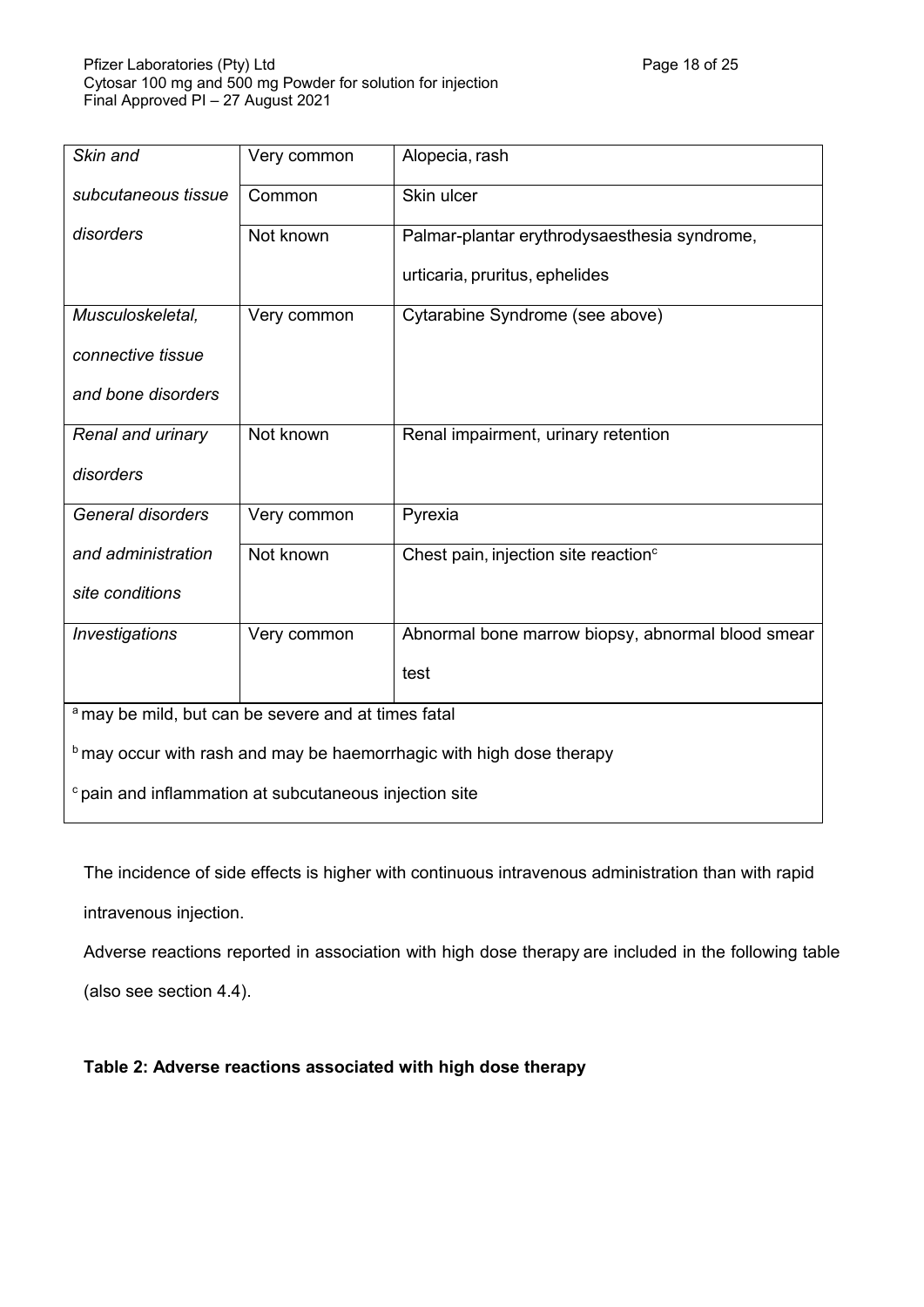| <b>MedDRA</b> system                                                                      | <b>Frequency</b> | Side effect                                        |  |  |
|-------------------------------------------------------------------------------------------|------------------|----------------------------------------------------|--|--|
| organ class                                                                               |                  |                                                    |  |  |
| Infections and                                                                            | Not known        | Liver abscess                                      |  |  |
| infestations                                                                              |                  |                                                    |  |  |
| Psychiatric                                                                               | Not known        | Personality change <sup>a</sup>                    |  |  |
| <b>Disorders</b>                                                                          |                  |                                                    |  |  |
| Nervous system                                                                            | Very common      | Cerebral disorder, cerebellar disorder,            |  |  |
| disorders                                                                                 |                  | somnolence                                         |  |  |
|                                                                                           | Not known        | Coma, convulsion, peripheral motor neuropathy,     |  |  |
|                                                                                           |                  | peripheral sensory neuropathy                      |  |  |
| Eye disorders                                                                             | Very common      | Corneal disorder, keratitis                        |  |  |
| Cardiac disorders                                                                         | Not known        | Cardiomyopathy <sup>b</sup>                        |  |  |
| Respiratory,                                                                              | Very common      | Acute respiratory distress syndrome, pulmonary     |  |  |
| thoracic and                                                                              |                  | oedema                                             |  |  |
| mediastinal                                                                               |                  |                                                    |  |  |
| disorders                                                                                 |                  |                                                    |  |  |
| Gastrointestinal                                                                          | Common           | Necrotising colitis                                |  |  |
| disorders                                                                                 | Not known        | Gastrointestinal necrosis, gastrointestinal ulcer, |  |  |
|                                                                                           |                  | pneumatosis intestinalis, peritonitis              |  |  |
| Hepatobiliary                                                                             | Not known        | Liver injury, hyperbilirubinaemia                  |  |  |
| disorders                                                                                 |                  |                                                    |  |  |
| Skin and                                                                                  | Common           | Skin exfoliation                                   |  |  |
| subcutaneous                                                                              |                  |                                                    |  |  |
| tissue disorders                                                                          |                  |                                                    |  |  |
| a personality change was reported in association with cerebral and cerebellar dysfunction |                  |                                                    |  |  |
| <b>b</b> with subsequent death                                                            |                  |                                                    |  |  |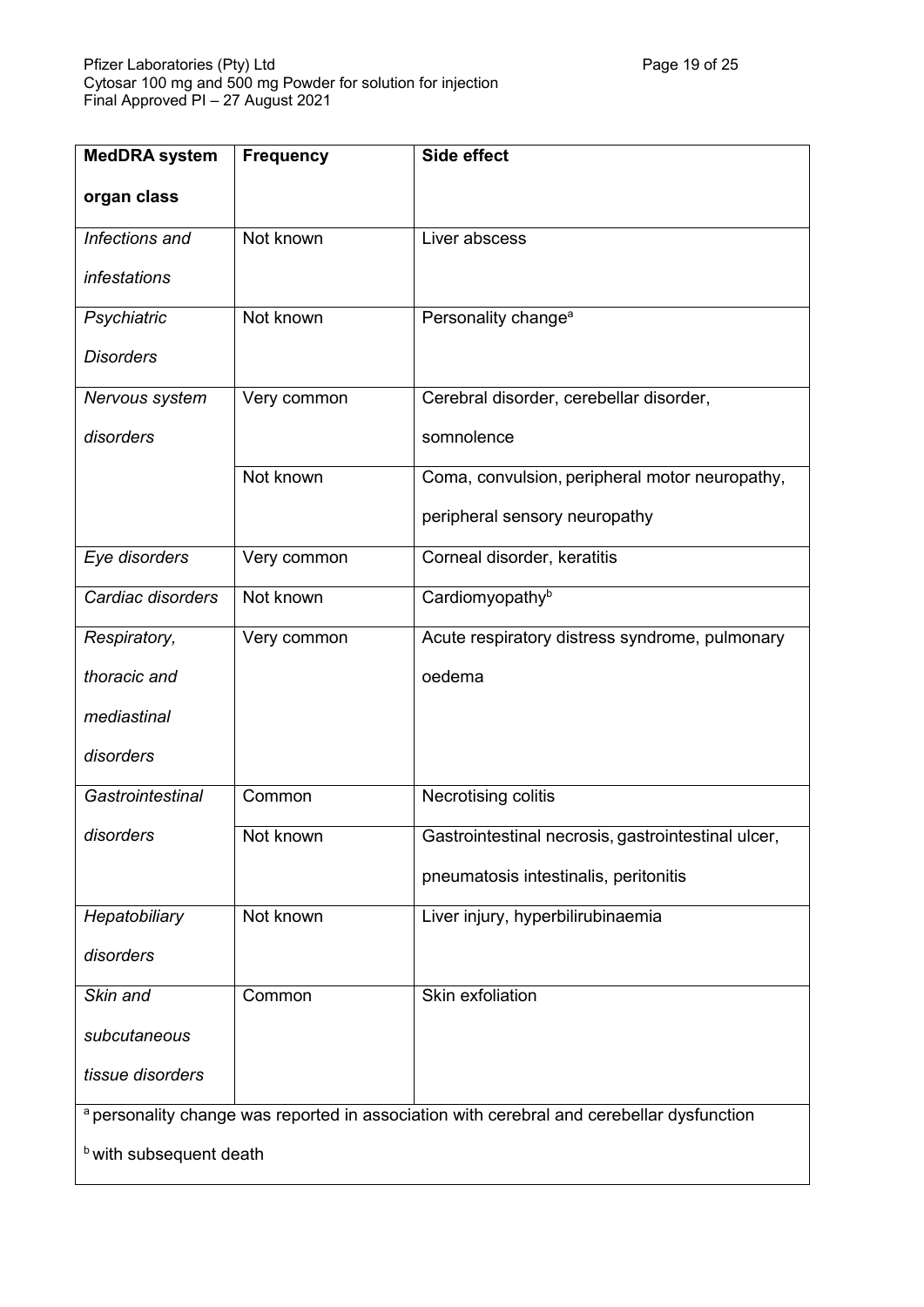### *Other adverse reactions*

A diffuse interstitial pneumonitis has been reported.

Peripheral motor and sensory neuropathies have been reported (see section 4.4).

An increase in cardiomyopathy with subsequent death has been reported when used in combination with cyclophosphamide (see section 4.4).

A syndrome of sudden respiratory distress, rapidly progressing to pulmonary oedema and a radiographically pronounced cardiomegaly has been reported following therapy with CYTOSAR in relapsed leukaemia. This may prove fatal.

Acute pancreatitis has been reported (see section 4.4).

Severe skin rash, leading to desquamation, has been reported. Complete alopecia may occur (see section 4.4).

#### *Intrathecal use*

The most frequently reported reactions after intrathecal administration were nausea, vomiting and fever. Paraplegia has been reported. Necrotising leuko-encephalopathy with or without convulsion has been reported; in some cases, patients had also been treated with intrathecal methotrexate and/or hydrocortisone, as well as by central nervous system radiation. Isolated neurotoxicity has been reported including blindness.

### *Reporting of suspected adverse reactions*

Reporting suspected adverse reactions after authorisation of the medicine is important. It allows continued monitoring of the benefit/risk balance of the medicine. Health care providers are asked to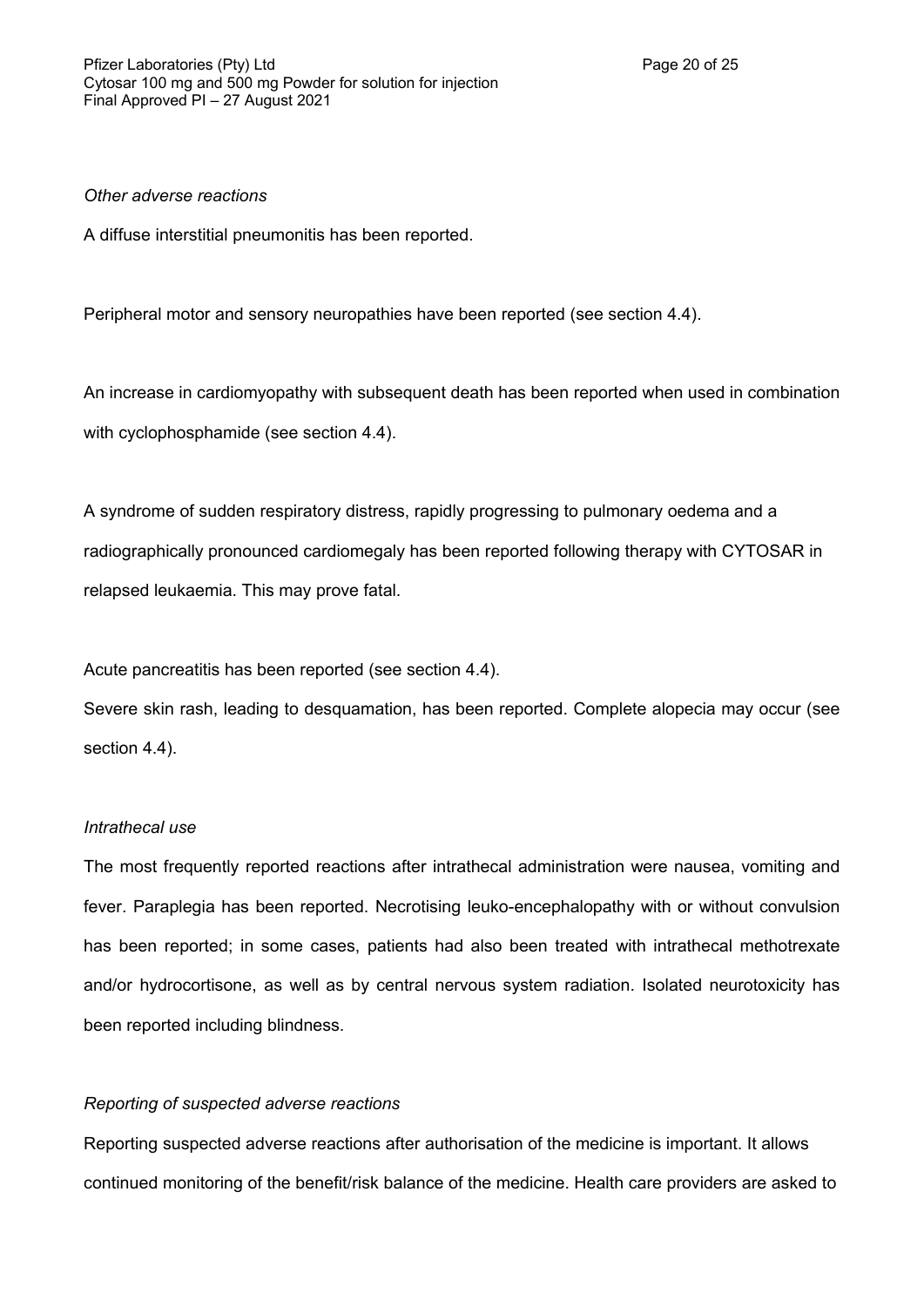report any suspected adverse reactions to SAHPRA via the "**6.04 Adverse Drug Reactions**

**Reporting Form**", found online under SAHPRA's publications:

<https://www.sahpra.org.za/Publications/Index/8>

# **4.9 Overdose**

There is no antidote for overdosage of CYTOSAR.

Doses of 4,5 g/m<sup>2</sup> by intravenous infusion over 1 hour every 12 hours for 12 doses has caused an unacceptable increase in irreversible CNS toxicity and death.

Cessation of therapy followed by management of ensuing bone marrow depression including whole blood platelet transfusion and antibiotics as required.

Treatment is symptomatic and supportive.

### **5. PHARMACOLOGICAL PROPERTIES**

### **5.1 Pharmacodynamic properties**

Category and class: A 26 Cytostatic agents

Cytarabine, a pyrimidine nucleoside analogue, is an antineoplastic medicine which inhibits the synthesis of deoxyribonucleic acid. *In vitro,* it also has antiviral and immunosuppressant properties. Detailed studies on the mechanism of cytotoxicity *in vitro* suggest that the primary action of cytarabine is inhibition of deoxycytidine synthesis, although inhibition of cytidylic kinases and incorporation of the compound into nucleic acids may also play a role in its cytostatic and cytocidal actions.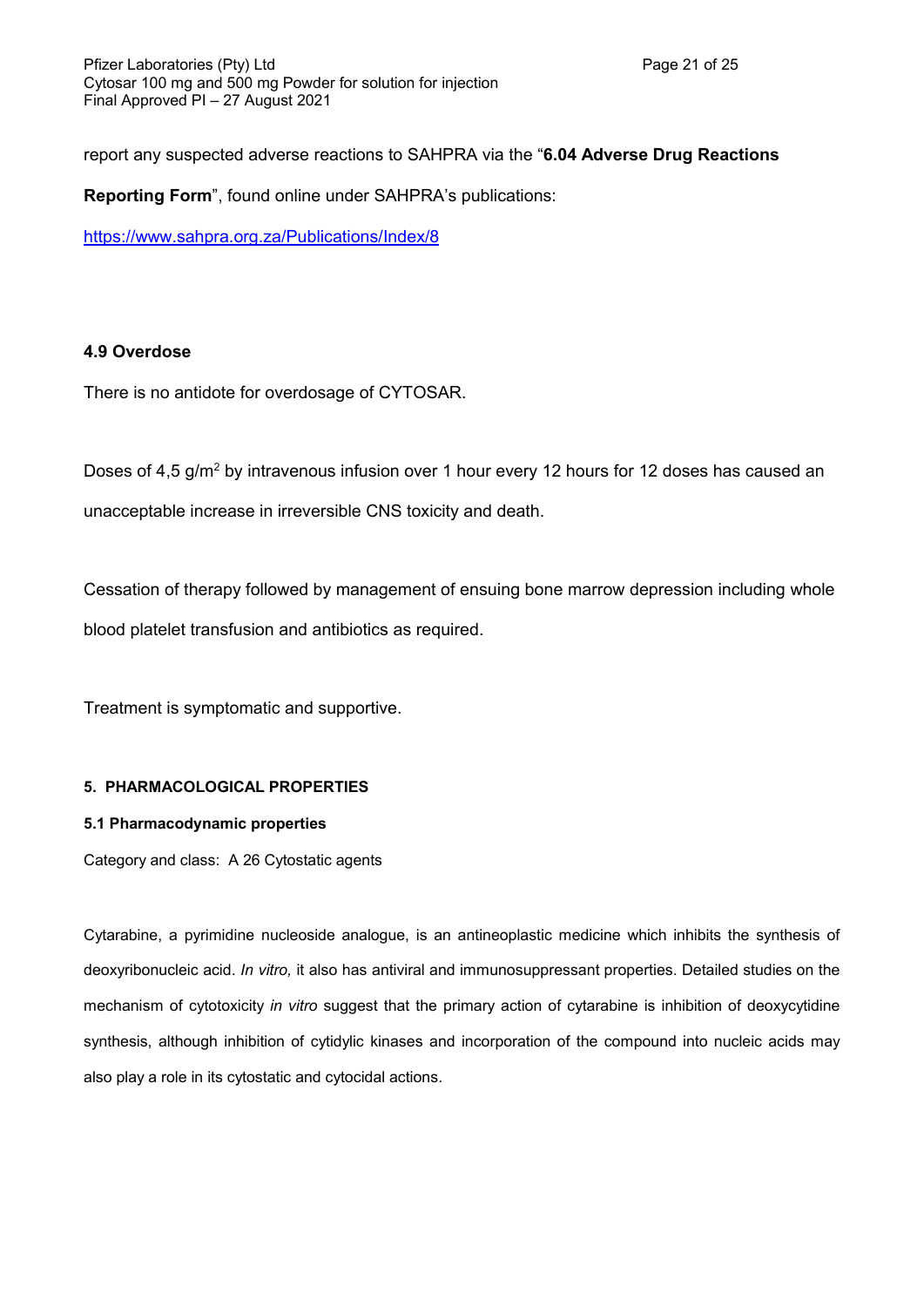# **5.2 Pharmacokinetic properties**

Cytarabine is deaminated to arabinofuranosyl uracil in the liver and kidneys. After intravenous administration to humans, only 5,8 % of the administered dose is excreted unaltered in the urine within 12 – 24 hours; 90 % of the dose is excreted as the deaminated medicine. Cytarabine appears to be metabolised rapidly, primarily by the liver and perhaps by the kidney. After a single high intravenous dose, blood levels fall to unmeasurable levels within 15 minutes in most patients. Some patients have no demonstrable circulating cytarabine as early as 5 minutes after injection.

### **6. PHARMACEUTICAL PARTICULARS**

### **6.1 List of excipients**

*CYTOSAR 100 mg and 500 mg* Hydrochloric acid for pH adjustment Sodium hydroxide for pH adjustment *Bacteriostatic water for injection plus benzyl alcohol 0,9 % m/v* Water for injection Benzyl alcohol (0,9 % m/v)

# **6.2 Incompatibilities**

CYTOSAR has been known to be physically incompatible with heparin, insulin, methotrexate, 5 fluorouracil, penicillins and methylprednisolone.

### **6.3 Shelf life**

*Powder for solution for injection* 60 months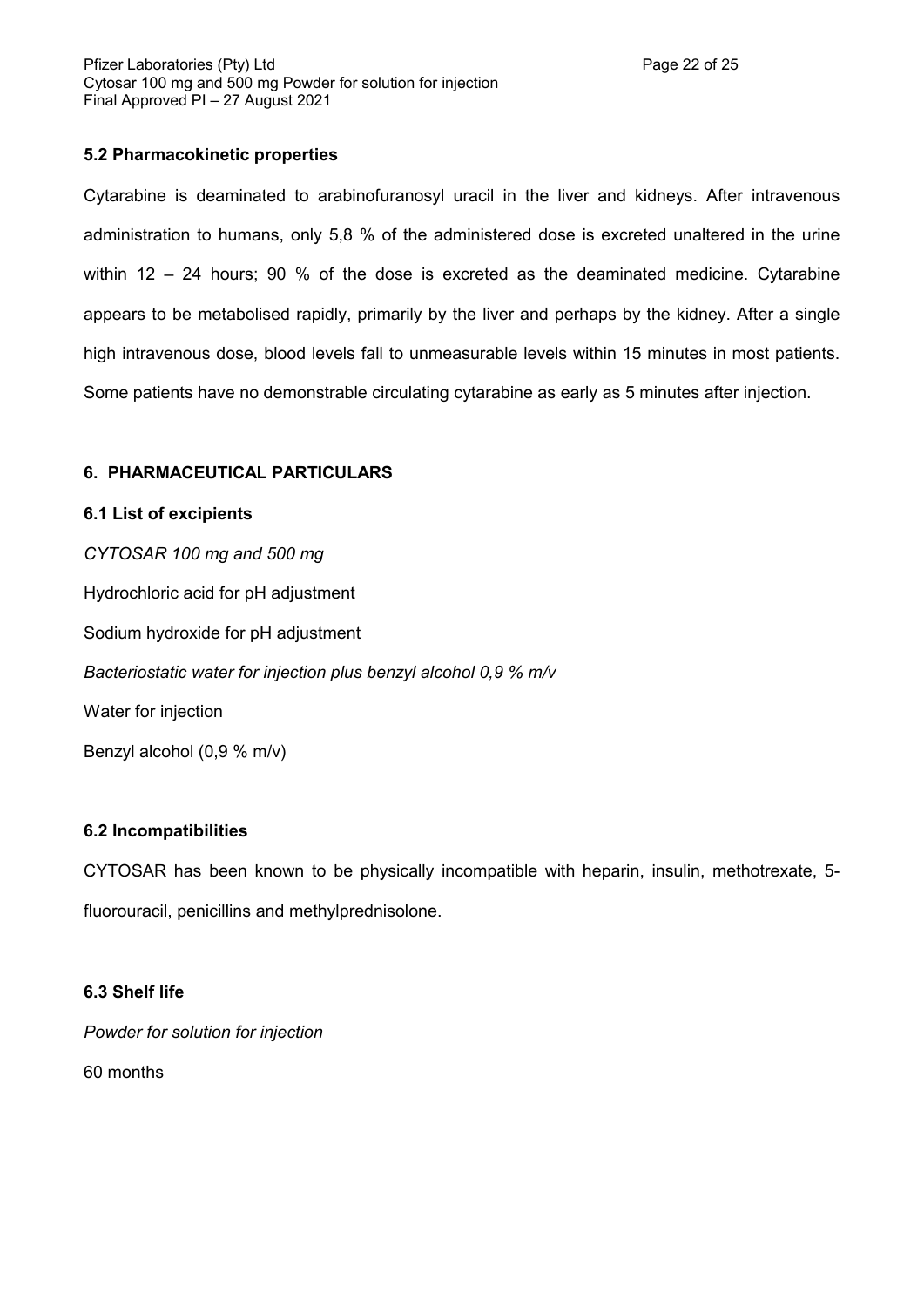### *Stability in infusion solutions*

CYTOSAR is stable for seven days at room temperature when admixed at 0,5 mg/mL in glass IV bottles and plastic intravenous bags with water for injection, 5 % dextrose injection, and 0,9 % sodium chloride injection solutions. Also when similarly admixed at 8 - 32 mg/mL in glass intravenous bottles and plastic intravenous bags, CYTOSAR is stable for seven days at room temperature - 20 °C and 4 °C in 5 % dextrose injection, 5 % dextrose in 0,2 % sodium chloride injection, and in 0,9 % sodium chloride injection solutions.

CYTOSAR 2 mg/mL is chemically stable in the presence of KCl equivalent to 50 mmoL/500 mL in dextrose 5 % in water and 0,9 % sodium chloride for up to 8 days.

CYTOSAR is also stable at room temperature and at refrigerated temperature (8 °C) at a concentration of 0,2 – 1,0 mg/mL in the presence of sodium bicarbonate equivalent to 50 mmoL/L in dextrose 5 % in water or dextrose 5 % in 0,2 % sodium chloride for seven days in Travenol glass bottles or viaflex bags.

### **6.4 Special precautions for storage**

Store at room temperature between 15 °C and 30 °C.

Once reconstituted, store at room temperature between 15 °C and 30 °C and use within 48 hours.

Discard any solution in which a slight haze develops.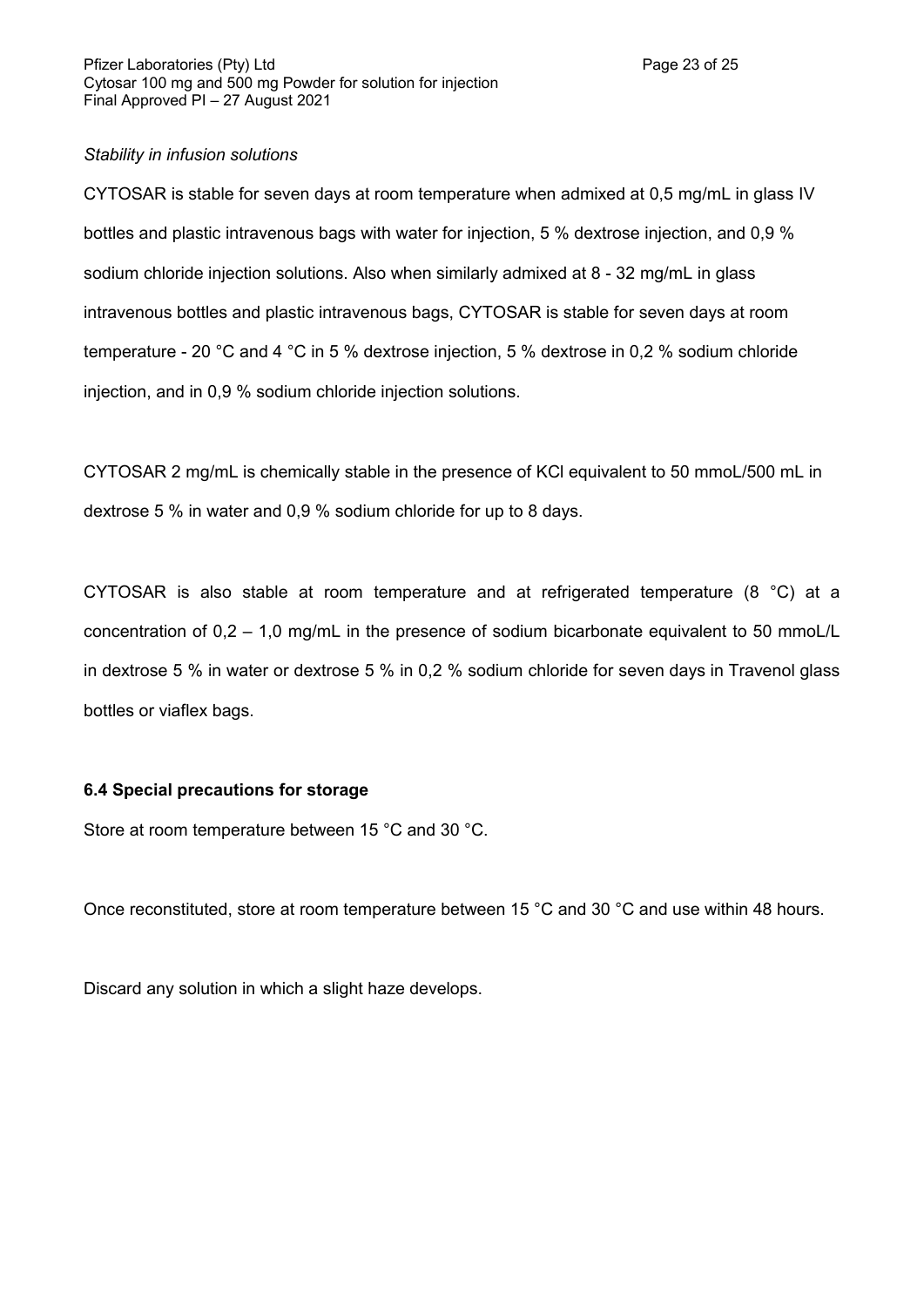# **6.5 Nature and contents of container**

CYTOSAR 100 mg: 100 mg vial plus 5 mL water for injection (with benzyl alcohol 0,9 % m/v).

CYTOSAR 500 mg: 500 mg vial plus 10 mL water for injection (with benzyl alcohol 0,9 % m/v).

CYTOSAR 100 mg and 500 mg are in multidose vials.

Bacteriostatic water for injection plus benzyl alcohol 0,9 % m/v is available in ampoules of 5 mL and 10 mL.

Not all pack sizes may be marketed.

# **6.6 Special precautions for disposal and other handling**

# *Compatibilities*

CYTOSAR is compatible with the following medicines at the specified concentrations, in dextrose 5 % in water for eight hours: CYTOSAR 0,8 mg/mL and cephalothin 1,0 mg/mL; CYTOSAR 0,4 mg/mL and prednisolone sodium phosphate 0,2 mg/mL; CYTOSAR 16 µg/mL and vincristine sulphate 4 µg/mL is compatible in dextrose 5 % in water for 8 hours.

# **7. HOLDER OF CERTIFICATE OF REGISTRATION**

Pfizer Laboratories (Pty) Ltd 85 Bute Lane Sandton 2196 South Africa Tel: +27(0)11 320 6000 / 0860 734 937 (Toll-free South Africa)

# **8. REGISTRATION NUMBERS**

CYTOSTAR 100 mg: H2757 (Act 101/1965) CYTOSTAR 500 mg: T/26/47